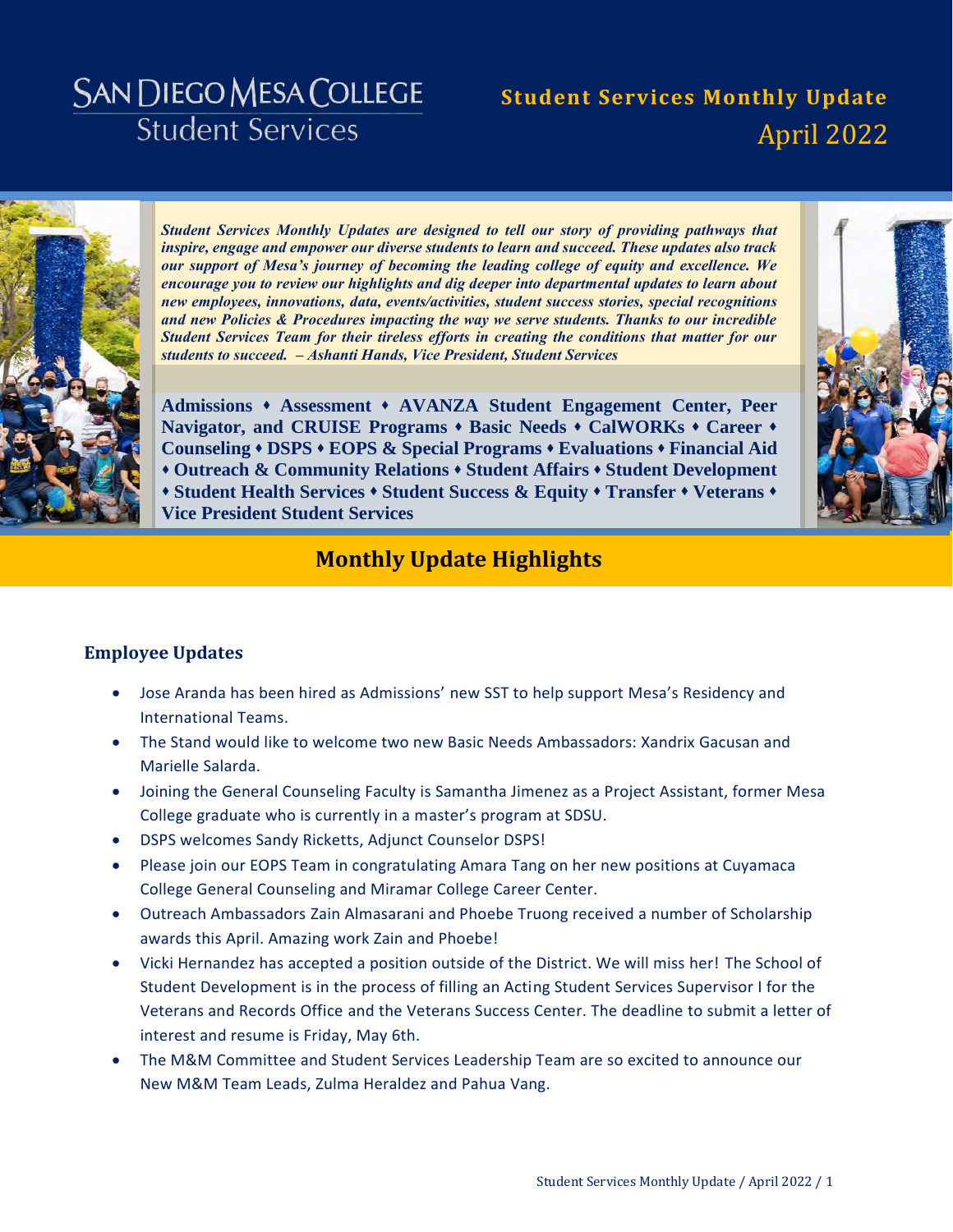### **Events & Activities**

- The Assessment office hosted a "Ready, Set, GO to Mesa" workshop to help students navigate their first steps at Mesa. Assessment had a number of students stop by and we were able to help them with their matric steps. Overall a great day!
- CalWORKs is working closely with SD County Health & Human Services Agency (HHSA) to have a representative come to SD Mesa College Campus and provide support in-person.
- The Career Center hosted a Virtual Career Fair on April 27th! Over 150 students and 50 employers were in attendance!
- The 2022 Commencement Ceremony will be held on campus on May 27th, 2022 AT 4:00 P.M. Students/Faculty/Staff are encouraged to visit the Commencement webpage for updates on details surrounding Commencement Day: [https://www.sdmesa.edu/student](https://www.sdmesa.edu/student-services/commencement/index.shtml)[services/commencement/index.shtml](https://www.sdmesa.edu/student-services/commencement/index.shtml)
- The Scholarship Awards Ceremony was hosted on April 28 in Mesa's Gym to celebrate the achievements of this year's scholarship winners with light refreshments provided by the Mesa Culinary department.
- Student Health Services Director Suzanne Khambata, FNP, and her student Sara Cadorette, RN, CCRN, Doctor of Nurse Practitioner candidate at USD, facilitated a virtual COVID Education Seminar: *Stories from the Frontline*. Sarah bravely shared firsthand stories of her own experiences working in the Intensive Care Unit during the pandemic.
- Facilitators Ricardo Vidal, Deanna Cherry, and San Diego State University graduate student and Mesa alum Jordan Nash, have begun a process to reengage Black students by creating spaces designed to center their voices. In late April, forty-two Black students met on Zoom to share their experiences with anti-Blackness at Mesa and explore recommendations for how the college can create greater connection and accountability for growth. The students' feedback will guide the work of a 30 member Mesa Transformation Team, whose mission will be to go deep and learn how to facilitate the difficult dialogues that have been delayed too long. We see in this new opportunities for all of us to grow, in spaces where we can practice with each other and not be afraid to speak our truth. The campus community is invited to embark on this journey with us, to display the humility and passion we all need to do the important work of ending anti-blackness at Mesa.

### **Innovations & Data**

- The Stand Basic Needs Resource Center partnered with Student Affairs and the Mesa Bookstore to establish a process for assisting students with funds to obtain their graduation regalia.
- Handshake, our District-wide NEW student online job board is officially live! Students who attended SDCCD from Spring 2020-Present received and email on March 14, 2022, inviting them to activate their free student account. If you are working with a student who is experiencing issues accessing their Handshake activation email, or did not receive an email, please call the Career Center at 619-388-2777 or email us at mesacareer@sdccd.edu, including your name and student ID #.
- Counselor Guillermo Marrujo and Dr. Cynthia Rico have been in discussions with STEM and Humanities chairs and deans about possible Fall 2022 scheduling opportunities that could work best for our students.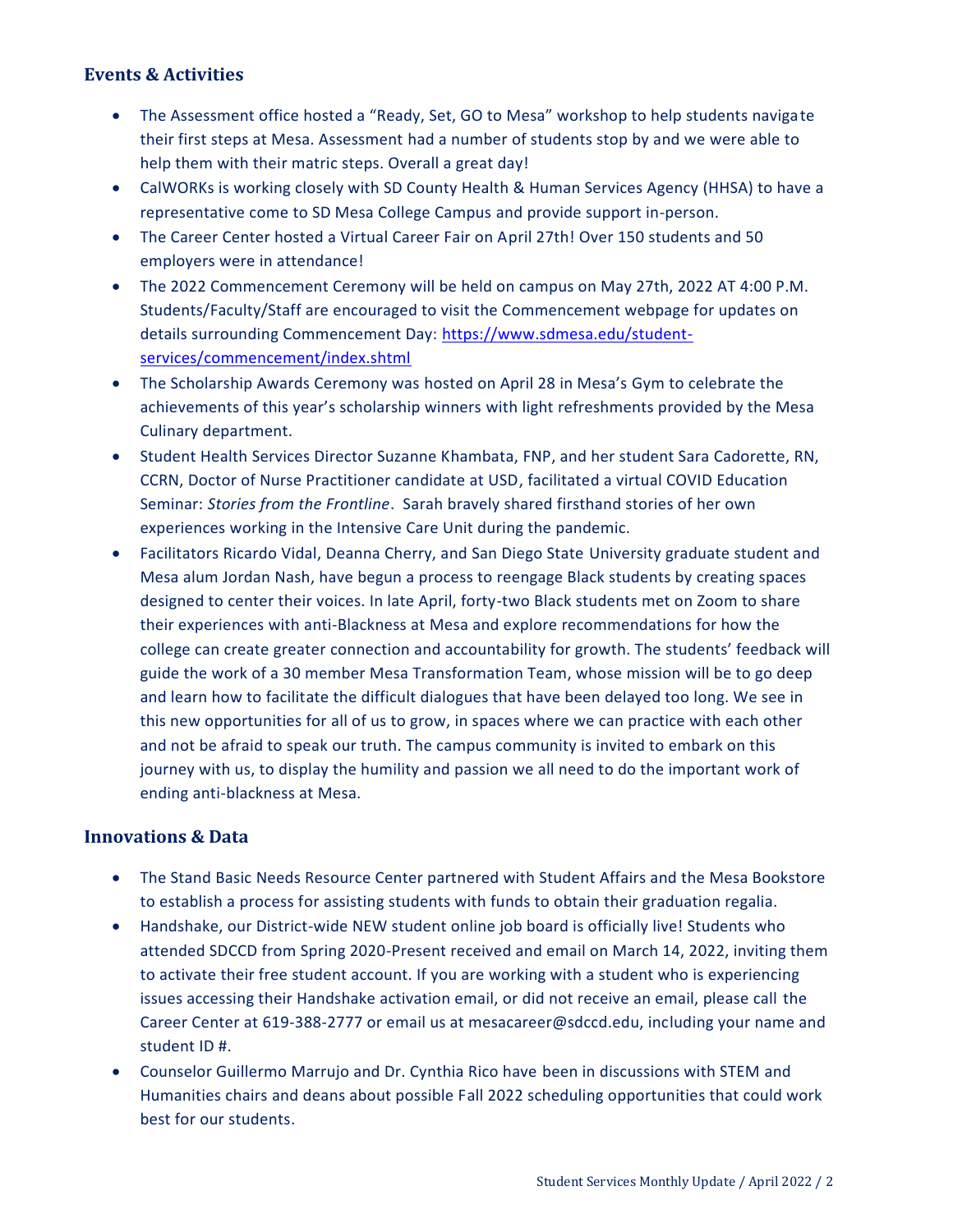- The results are in for the 2022 Scholarship cycle: Mesa College, through the Mesa Foundation, has awarded 168 student recipients with 231 individual awards from 105 distinct scholarship opportunities.
- In collaboration with the District, Student Services launched a \$200,000 Transportation Grant Campaign for students. 1,000 Mesa College students will receive \$200 grants
- The Mesa Pride Center, CARE Program, Veterans department personnel received training on the Constant Contact Emailing platform which offers tools for email like open tracking, a resend feature for emails that haven't been opened, and email design templates!
- Live Chat stats April 2022:
	- 1583 Automated Responses provided by Olympia Virtual Chat
	- 162 Students assisted by Mesa Live Agents
	- Mesa Journeys Newsletter April issues
		- **April [Issue #1](https://drive.google.com/file/d/12vUqTzg_f082IgXuQ42bGRHc5X7YKkzP/view?usp=sharing)**
		- **April [Issue #2](https://drive.google.com/file/d/1aes2xcc_DZlUwwTD4pj_juA8q2OoUCc6/view?usp=sharing)**
- Mesa and the District have added a [Mesa Student Support](https://www.sdmesa.edu/student-services/online-student-support-services.shtml) link on all Mesa Canvas shells. Big thank you to Katie Palacios and District IT for helping to add this resource link for ease of access for our students.

### **Policies & Procedures**

- We finalized the Student Services Remote Work Policy process for the remainder of the semester (see below) and have encouraged departments to think of departmental approaches to honoring this new policy.
	- Mesa College has determined that we will only approve ad hoc requests through June 30, 2022. Ad hoc is described as ideal for employees whose job duties require them to work in-person and may occasionally work on projects or assignments which may be completed remotely.
	- Student Services will approve up to one ad hoc workday per week.
	- Considerations for approval or denial may include impact on ability to serve our students with equity and excellence, staffing needs, peak times, and personnel matters, for example.
	- If or when approved, supervisors/managers will determine internal processes for remote work schedule options.

### **Student Success Stories**

- The Peer Navigators are currently receiving college acceptance letters! We are extremely excited for them, as many have received acceptances to multiple colleges. The have made the program and campus proud!
- EOPS is so excited to recognize and celebrate over 160 EOPS graduates in the Class of 2022! Half of the students are graduating with honors.
- Year Two Promise student Jeson Cornu was named a 2022 Phi Theta Kappa (PTK) All-California Award Winner on the Second team.
- The Transfer Center reports that 981 students were accepted to SDSU for the Fall of 2022! Congratulations Mesa students!!!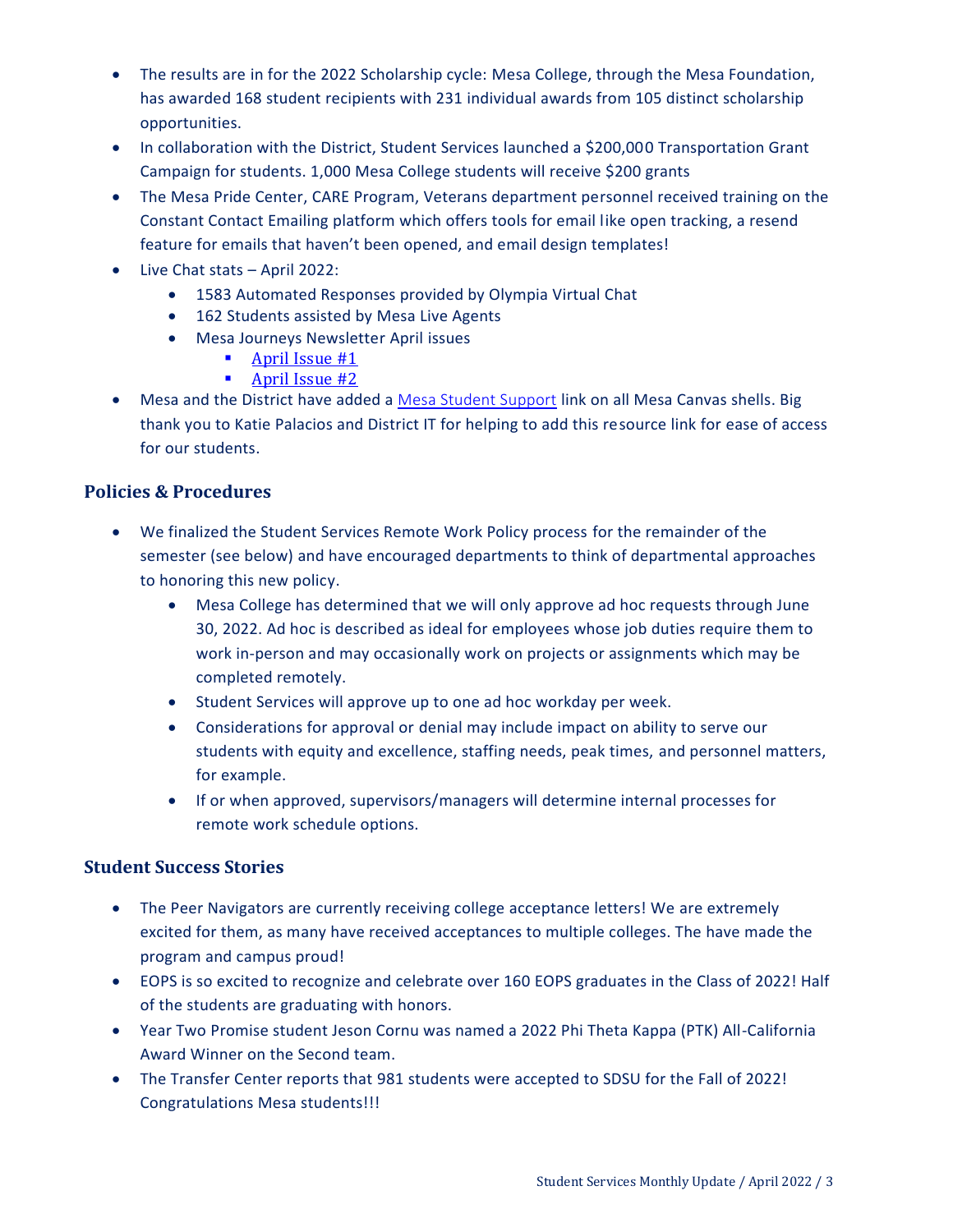# **Admissions**

### <span id="page-3-0"></span>**Employee Updates**

 Jose Aranda has been hired as our new SST to help support our Residency and International Teams.

### **Innovations & Data**

• In April, the Admissions office served students in the following capacity: emails (845), Google Voice (1), Phone (225), Zoom MTG (10), Allied Health inquiries (5), Cleared4 (22), CS password reset (26), HS Dual Enrollment registration/inquiries (63), ID cards (20), International prospective students/inquiries (7), IVY Chat (13), Jira (155), Other/miscellaneous (181), petitions (3), prospective students (47), Qless (52). Residency issues/inquiries (9), transcripts (35), updates (27), verifications for student enrollment/employment, (141).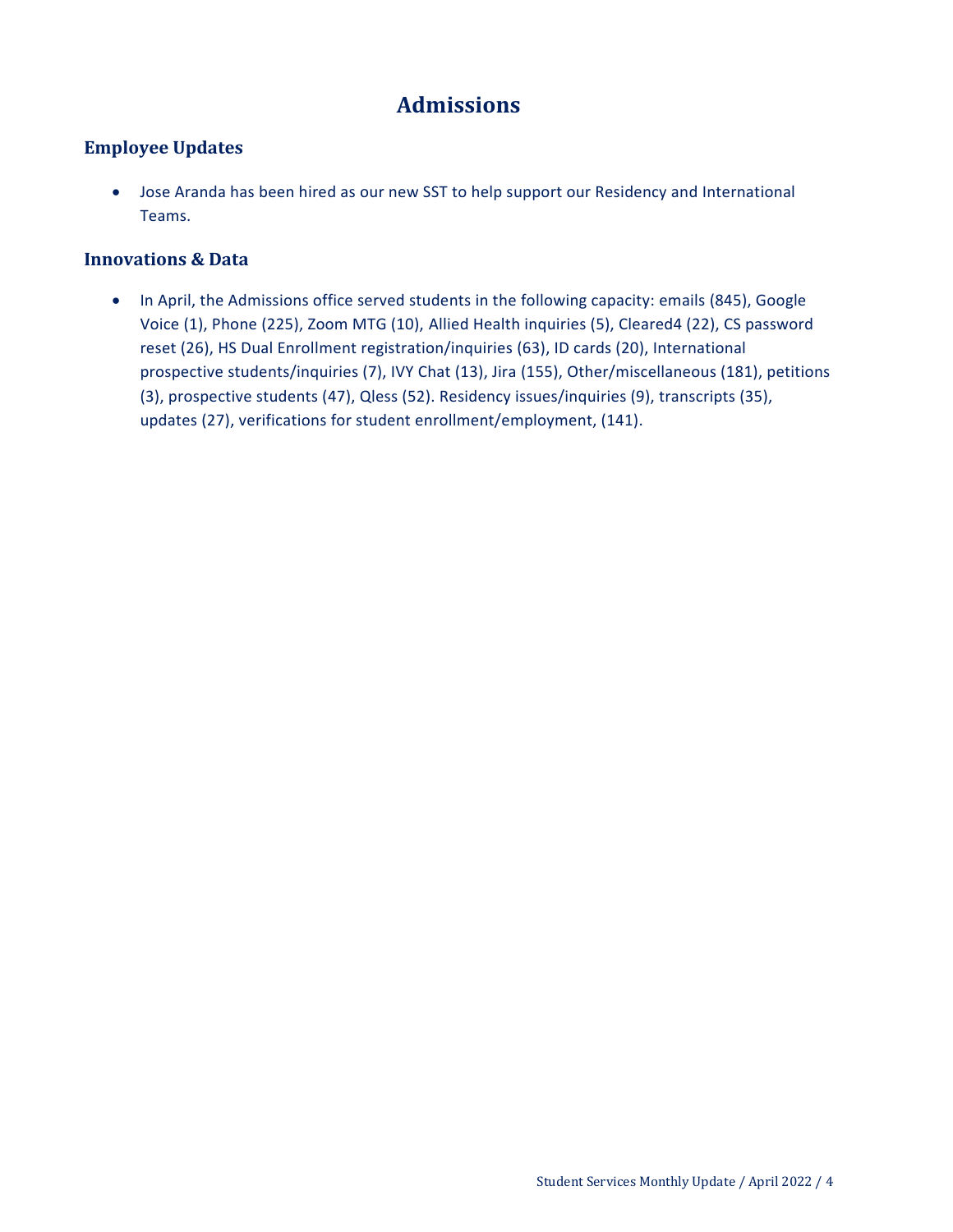### **Assessment**

### <span id="page-4-0"></span>**Events & Activities**

- Jumpstart Your Success The Assessment office hosted a "Ready, Set, GO to Mesa" workshop to help students navigate their first steps at Mesa. We had a number of students stop by and we were able to help them with their matric steps. Overall a great day!
- Pre-Enrollment Workshops Assessment partnered up with Outreach to continue offering onsite Pre-Enrollment Workshops at Mesa's feeder high schools. Assessment staff helped students update and understand their math and English milestones.
- Challenge exams Students can schedule a challenge exam with the Assessment office. Please refer all students who are trying to clear prerequisites for summer math, Chemistry and language classes.
- Assessment and Promise Assessment staff assisted the Promise Program in screening for students who still need to complete their Comprehensive Education Plan. This effort will help the Promise program to connect with all students who are currently missing a Comprehensive Ed plan.
- UCHS Presentation Mesa's Outreach & Assessment Departments visited University City High School for the first time to present a Pre-Enrollment Workshop and it was very successful. This workshop had the added bonus of 3 Outreach Ambassadors who graduated from University City HS and they were able to connect with familiar students and staff while assisting over 80 students in their matriculation steps.

### **Innovations & Data**

- $\bullet$  Fmail: 24
- Orientation: 27
- Placement Assistant: 58
- Unduplicated Student Count: 93

### **Special Recognition**

 Big "Thank You" to Amy Bettinger for going above and beyond to support all of our Mesa bound students at the high schools.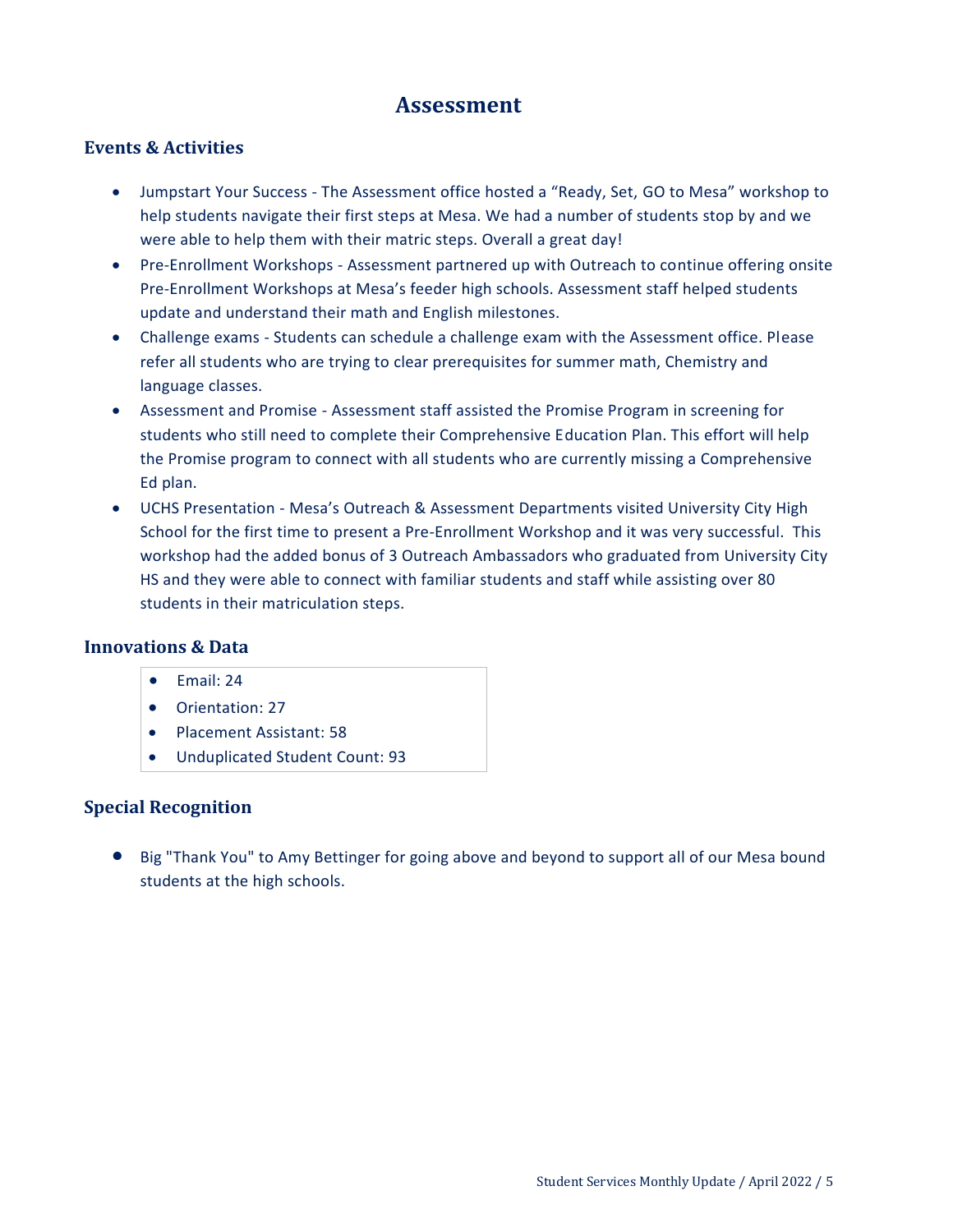# **AVANZA Student Engagement Center, Peer Navigator, and CRUISE Programs**

### <span id="page-5-1"></span><span id="page-5-0"></span>**Employee Updates**

 The Peer Navigator Program is processing new hires for the 2022-2023 academic year. Names of each Peer Navigator will be will be presented once they are officially on-boarded.

### **Events & Activities**

 Game Nights: Peer Navigators continued with community building by engaging their mentees through an in-person and online game night! Our online game night was held on Zoom on Tuesday, April 26 from 4:00p - 6:00p and our on-campus event was held throughout the day on Thursday, April 28 from 8:00a - 6:00p.

### **Policies & Procedures**

- Peer Navigator training will take place in the month of June.
- In preparation for the upcoming Peer Navigator training, the PN handbook is in the process of being updated and revising to meet the demands of the program.

### **Student Success Stories**

 Our team is currently receiving college acceptance letters! We are extremely excited for them, as many have received acceptances to multiple colleges. The have made the program and campus proud! We will provide a list of decisions with next month's report.

### **Special Recognition**

 Many thanks and gratitude to Aurora San Pedro from Student Health Services. She has supported the Peer Navigator team tremendously this past year. Her visits during our weekly team meetings on Fridays have been essential to the well-being of the team, in promoting and normalizing mental health awareness and self-care. We are beyond thankful for Aurora's support!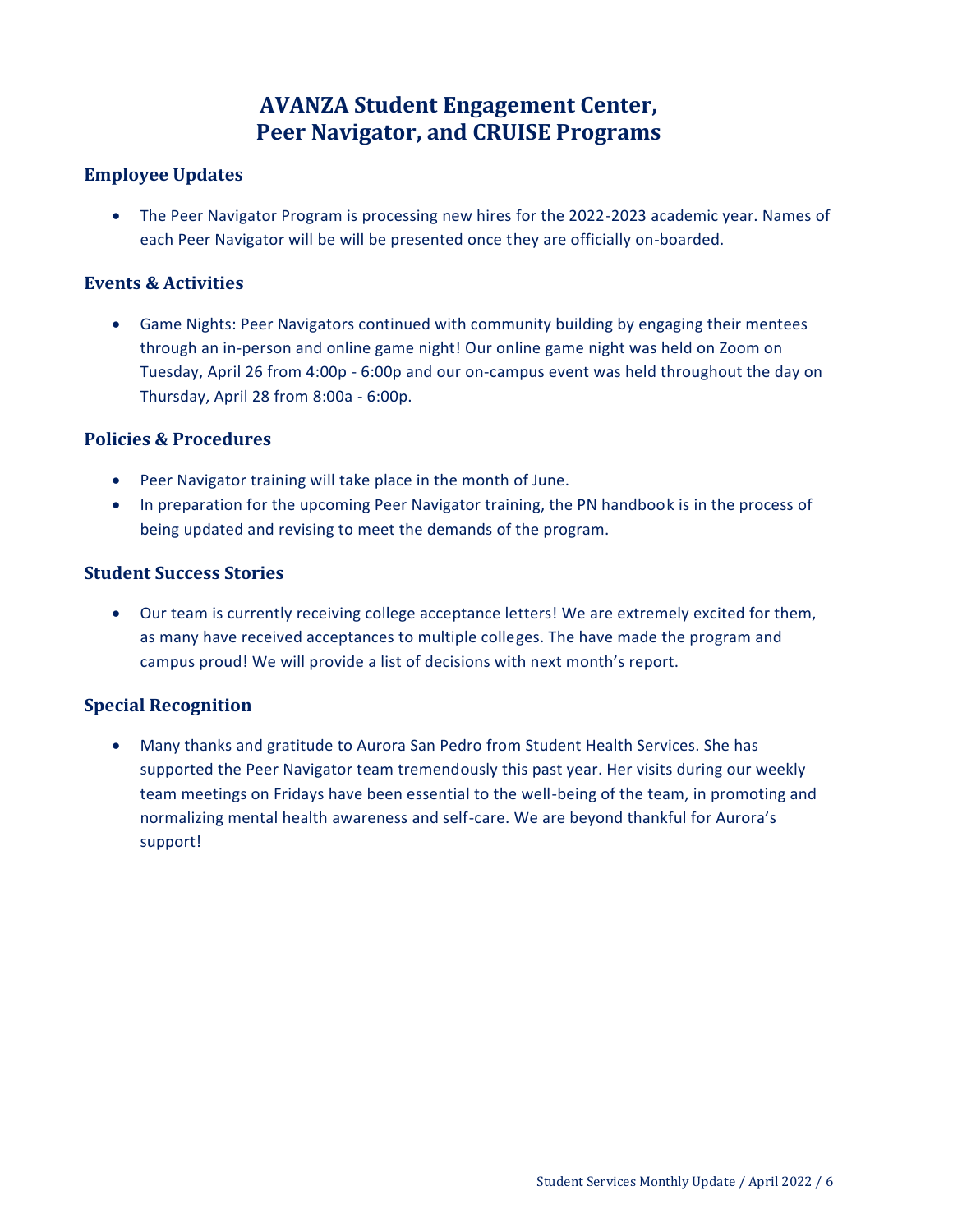# **Basic Needs**

### <span id="page-6-0"></span>**Employee Updates**

 The Stand would like to welcome two new Basic Needs Ambassadors: Xandrix Gacusan and Marielle Salarda.

### **Events & Activities**

- The Stand Continues to host the first Monday Mobile Market as a walk up event and the Third Thursday Farmers Market as a drive thru distribution.
- The Stand continues the Bolstering Confidence for a Safe Return workshop series. This months workshops were: How to Utilize The Stand, Cal-Works Info Session, and How to Stop Food Waste.
- The Stand continued seeing students through our direct student support program, We have served 119 students to date, providing them with books, supplies, foods, transportation and other resources to assist with basic needs.
- The Stand has continued to offer \$25 vouchers to 72 Fifty each week. To date have provided 238 individual students with vouchers for the spring 2022 semester.

### **Innovations & Data**

- The Stand Basic Needs Resource Center partnered with Student Affairs and the Mesa Bookstore to establish a process for assisting students with funds to obtain their graduation regalia.
- The Stand Basic Needs Resource Center partnered with the Accounting Department and Business Services to help get students reimbursed for the out of pocket purchase of bus passes for the 21-22 academic year. Additionally we created a program for ongoing assistance with the purchase of bus passes.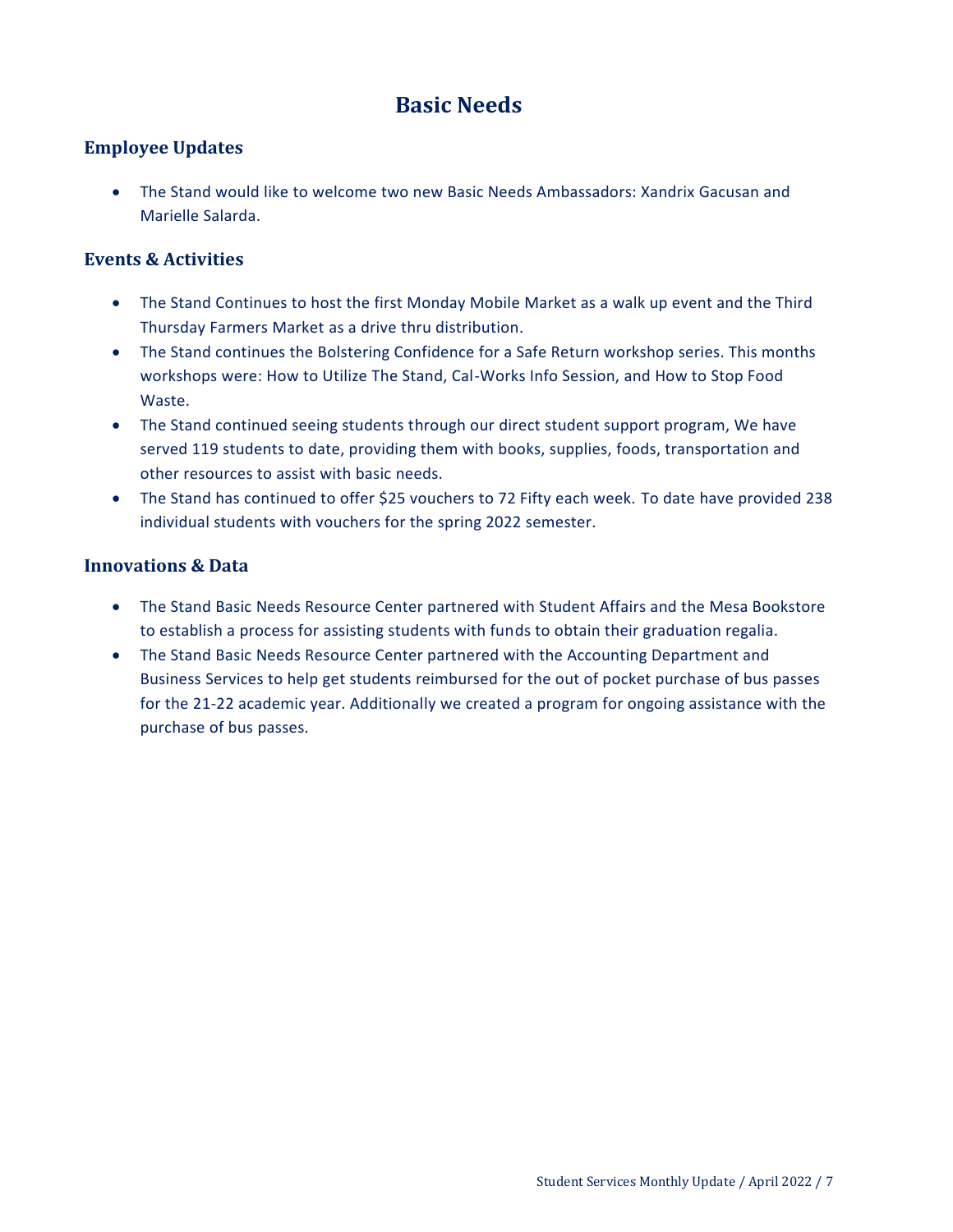# **CalWORKs**

### <span id="page-7-0"></span>**Events & Activities**

- CalWORKs is working closely with SD County Health & Human Services Agency (HHSA) to have a representative to come to SD Mesa College Campus and provide support in-person (Face to Face). Topics includes, but not limited to Cash Aid, CalFresh, and Medical application, process, or issues. Workshop is open to the campus for prospective or new or current CalWORKs students. We will continue to provide our virtual information session that occurs every Mondays and Thursdays via zoom format from 11am-12pm. More information can be found on the Mesa CalWORKs website at<https://www.sdmesa.edu/student-services/calworks/index.shtml>
- Started to accept appointments for Summer 2022 Individual Training Plan (ITP), Book/Material Request forms and educational plans - Continuing to accepting CalWORKs applications and referrals - CalWORKs provides 1/week workshops through CalWORKs Canvas. This provides student with activity hours for those who need to provide any to their county case managers. - Outreach and recruitment through collaboration efforts with county contactors
- Public Consulting Group (PCG), ResCare, and Equus Workforce Solutions.
- Continue to provide via zoom format CalWORKs Drop-in Hours: Mondays & Thursdays (9am & 4pm) and Wednesdays (2pm) - Attended monthly CalWORKs Region X meeting. SD County Health Human Services Agency (HHSA), and SD county contractors Public Consulting Group (PCG), ResCare, and Equus Workforce Solutions. The goals are to continue strengthening pathways and support services for incoming and continuing CalWORKs students.
- Continued collaboration effort with EOPS/CARE program to provide support to prospective, new or continuing CalWORKs & EOPS/CARE students. Services include, but not limited to application and eligibility process, academic counseling, and recruitment efforts.

### **Policies & Procedures**

 CalWORKs students can continue scheduling a CalWORKs appointments by emailing mesacalworks@sdccd.edu or by calling program phone at 619-388-2709 or by filling out a online google form on the CalWORKs website.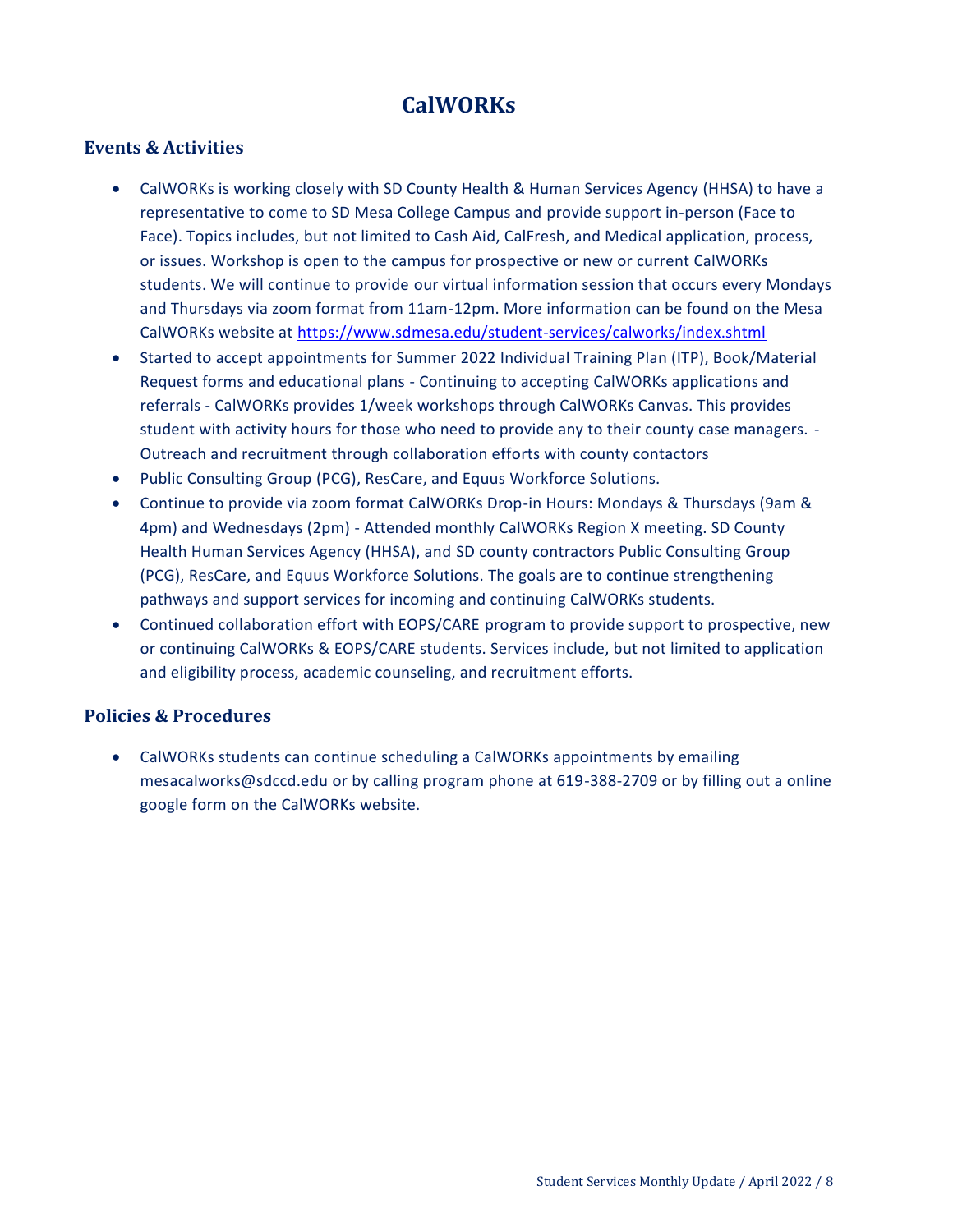### **Career**

### <span id="page-8-0"></span>**Employee Updates**

- Sadie Wager successfully put on her first ever virtual career fair with the use of our new online student job board platform, Handshake!
- Raquel and Kristy presented to Rising Scholars and CARE "Skills for Career Success" on April 12th from 12:30-1:30pm
- Raquel joined as a guest presenter for Spring 2022 Career Peer Workshop: Do What You Love Assessments for Major & Career Planning on April 19th (1:30pm-2:30pm)

### **Events & Activities**

- The Career Center hosted a Virtual Career Fair on April 27th! Over 150 students and 50 employers were in attendance!
- The CAP program hosted resume/cover letter zoom hotspots to help prepare students for the career fair!

### **Innovations & Data**

• Handshake, our District-wide NEW student online job board is officially live! Students who attended SDCCD from Spring 2020-Present received and email on March 14, 2022, inviting them to activate their free student account. If you are working with a student who is experiencing issues accessing their Handshake activation email, or did not receive an email, please call our department at 619-388-2777 or email us at mesacareer@sdccd.edu, including your name and student ID #.

### **Policies & Procedures**

 No more google voice! All Career Counseling and Career Ambassador appointments are being held via zoom. Students can schedule Career Counseling and/or Career Ambassador appointments by emailing our department email at mesacareer@sdccd.edu or by calling 619- 388-2777.

### **Student Success Stories**

• Students shared successfully finding employment after attending the career fair!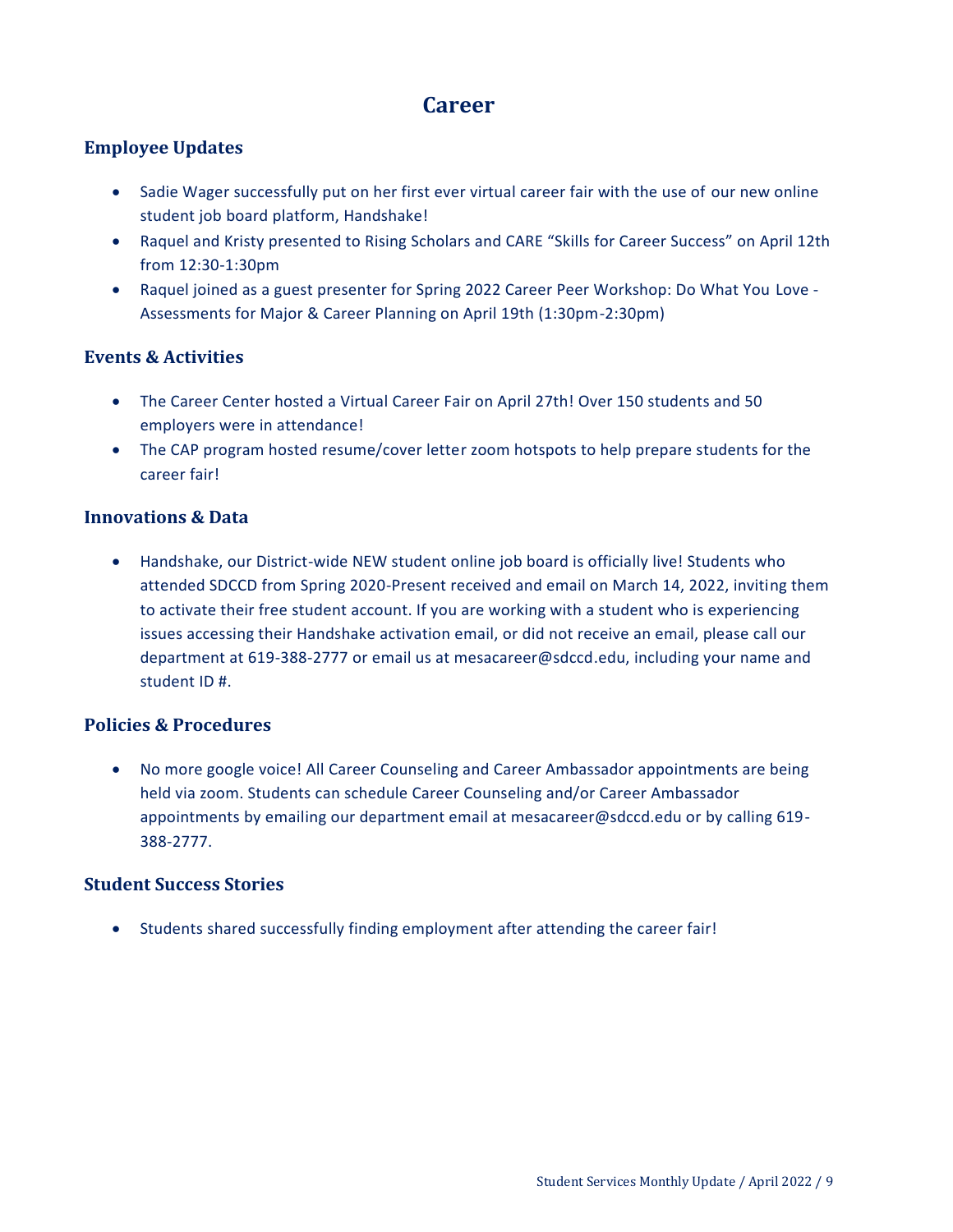# **Counseling**

### <span id="page-9-0"></span>**Employee Updates**

 Joining the General Counseling Faculty is Samantha Jimenez as a Project Assistant, former Mesa College graduate and currently in a masters program at SDSU.

### **Events & Activities**

- Raquel and Kristy presented to Rising Scholars and CARE "Skills for Career Success" on April 12th from 12:30-1:30pm
- Raquel joined as a guest presenter for Spring 2022 Career Peer Workshop: Do What You Love Assessments for Major & Career Planning on April 19th (1:30pm-2:30pm)
- Kristy will present to Hoover HS on CC/WBL Services on April 22nd on campus and in-person
- Raquel and Kristy developed a new Career Fair Student Toolkit: "Get Ready! Get Hired!".
- Raquel and Kristy will be meeting with students at the Virtual Career Fair's Resume Tent Events on April 25th and 26th.
- Raquel and Kristy will support students and employers the Virtual Career Fair on April 27th from 10am-1pm.
- Raquel and Kristy will present on Black Student Career Resources & Career Ready Guide for Black Student Success Week on April 28th (1-2pm).
- Career Center launched Career Services Canvas Shell (resource hub) for Mesa community access

### **Innovations & Data**

- From April 1, 2022 to April 27 at 11:00 a.m. The Counseling Department has served the following: Drop-in's 1139 and Appointment 299 unduplicated counts.
- Counselor Guillermo Marrujo and Dr. Cynthia Rico have been in discussions with STEM and Humanities Chairs and Deans about possible fall 2022 scheduling opportunities that could work best for our students.

### **Special Recognition**

- A shout out to Counseling Faculty Dr. Judy Sundayo and the team of supporters for a fantastic week "Festival of Colors" and all they do to support our students to be seen and heard. Another shout out to the Counseling faculty Team who are making RAZA Graduation possible for 50 students and their families: Lead Patricia Rodriguez Team Members: Amber Alatorre, Miriam Pacheco, Kristy Allred, Cesar Lopez, Jorge Villalobos
- A shout out to counseling faculty, Michael Temple, Raquel Sojourner, Terrence Hale, Kristy Carson, and Markus Berrien for the workshops April 15-28 honoring Black Student Success!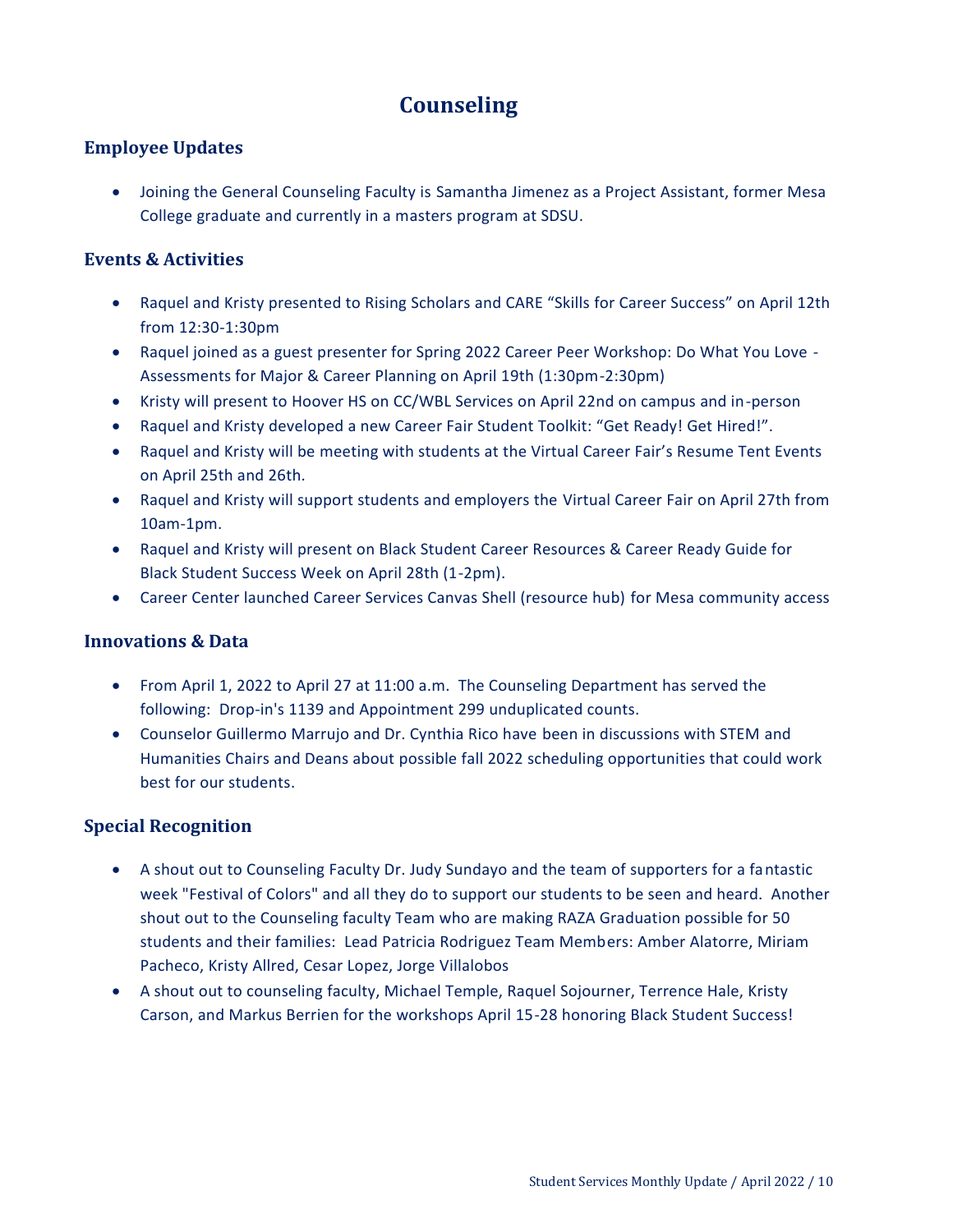# **DSPS**

### <span id="page-10-0"></span>**Employee Updates**

DSPS welcomes Sandy Ricketts, Adjunct Counselor DSPS!

### **Events & Activities**

- DSPS attended the campus community forums and the joint school meetings
- Counselors and Staff presented at the CCAP workshops
- DSPS Coordinator attending the state wide DSPS meeting and President Cabinet Retreat

### **Innovations & Data**

- DSPS processed 81 new student applications and proctored 100 exams during the month of April
- DSPS will be Introducing the Alternate Media module of the ClockWork system.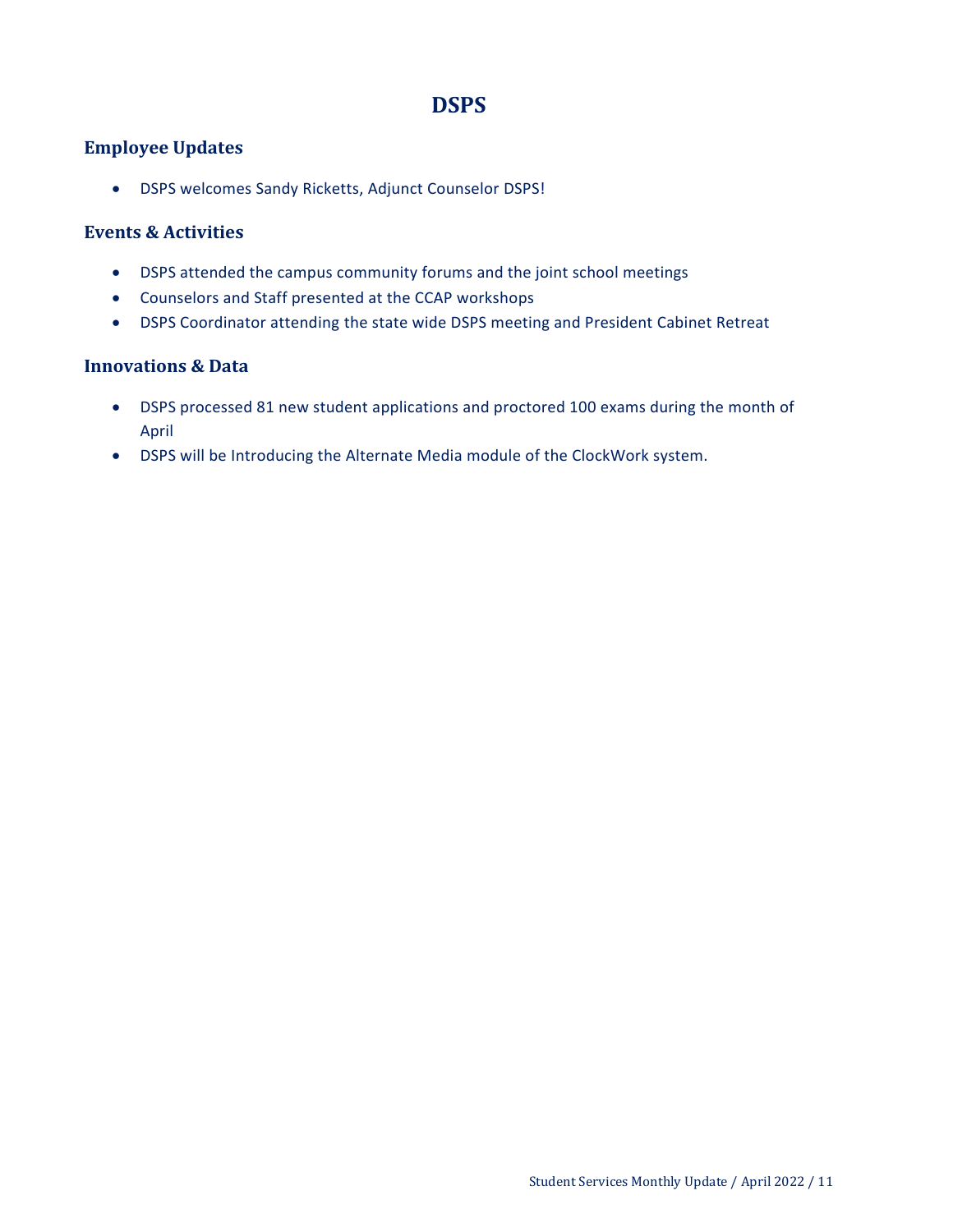# **EOPS & Special Programs**

### <span id="page-11-0"></span>**Employee Updates**

 Please join our EOPS Team in congratulating Amara Tang on her new positions at Cuyamaca College General Counseling and Miramar College Career Center. This is a bittersweet moment because it also means she is leaving our department. Amara—we are all so proud of you! You have been such an amazing colleague to so many of us and we thank you! Your Mesa EOPS family will miss you! Amara's last day will be May 2, 2022. Congrats Amara!!

### **Events & Activities**

- 4/12| EOPS and Transfer Center collaborated to host an "Appeal Workshop for Denied Transfer Admission." At this workshop, we shared resources and tips on how students could appeal their admission decisions.
- 4/13 | EOPS Counselor, Hadassah Nations hosted a "Choosing a Major: Holistic Career Investigation" Workshop. This workshop helped students to learn about the do's and don'ts of choosing a major, how to do career exploration, and how to choose a suitable major that's right for each individual student, and more.
- 4/20 | EOPS Counselor, J Kontos hosted a "Nursing 101" Workshop. This workshop prepared students on how to become a nurse, and focused on the 2-year ASN programs in San Diego along with San Diego State University's nursing program.
- 420 & 4/29 | EOPS hosted Summer 2022 Priority Registration Open Lab for students to drop-in and meet with an EOPS counselor to plan for Summer 2022 class registration.
- 4/25 | EOPS Counselor, Hadassah Nations hosted a "Coping with Stress in Times of Change" Workshop. In this workshop, students were able to identify the signs of stress, learn holistic methods of coping, and what to do when they're feeling overwhelmed.
- 4/27 | EOPS Counselor, J Kontos hosted a "Learn about UC San Diego University Link Guarantee Program" Workshop. Students were able to learn about a unique transfer opportunity at UC San Diego for first time community college students (sign up during first year), former foster youth, and veteran students or active duty students.

### **Innovations & Data**

Fall 2022 EOPS Applications will be open and available on the EOPS website in July 2022.

### **Student Success Stories**

 EOPS is so excited to recognize and celebrate over 160 EOPS graduates in the Class of 2022! Half of the students are graduating with honors.

### **Special Recognition**

 Thank you to our Communications Team for supporting our team in planning for our Spring 2022 EOPS and Special Programs Achievement Ceremony for the Class of 2022 graduates!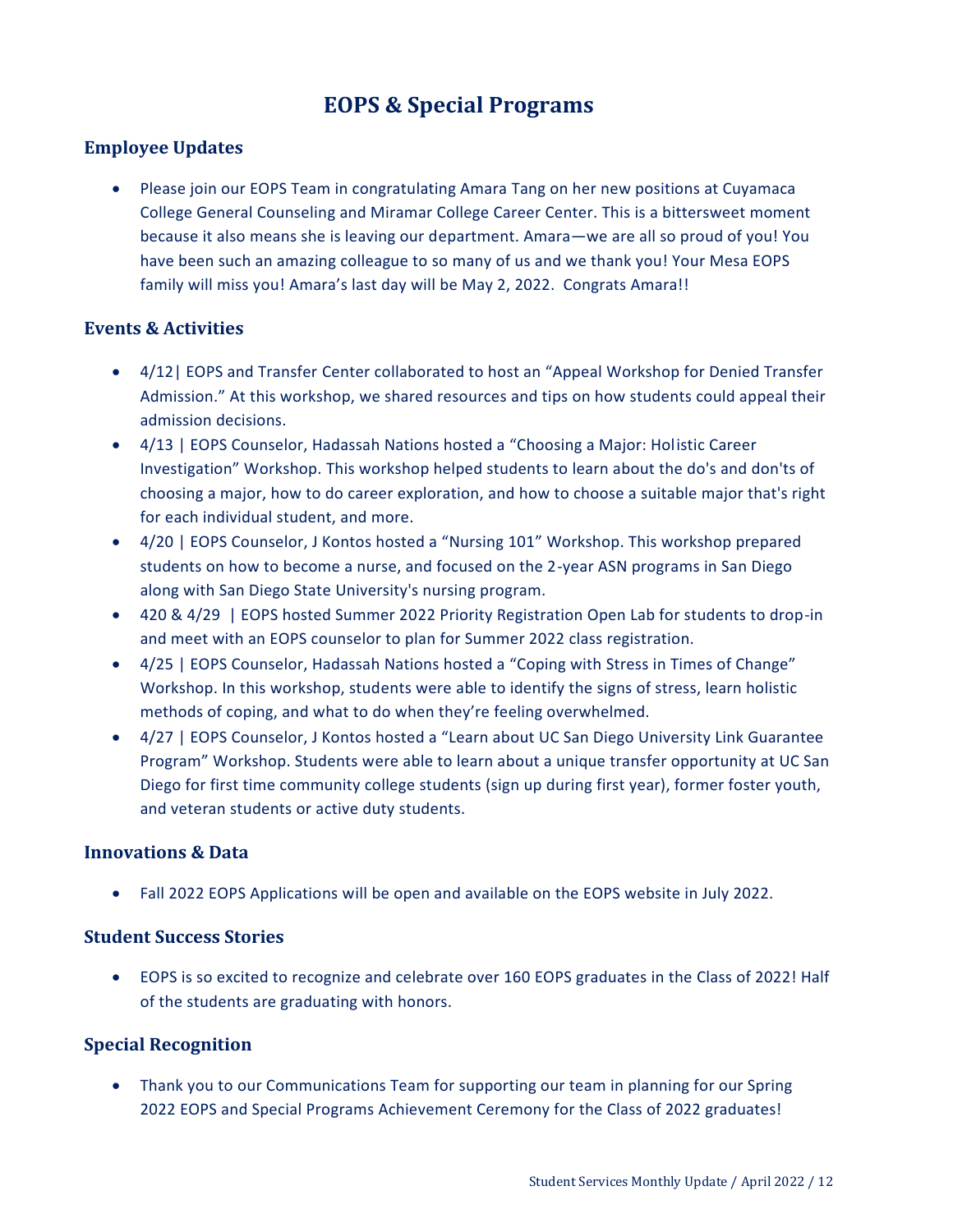# **Evaluations**

### <span id="page-12-0"></span>**Events & Activities**

 The San Diego Mesa College 2022 Commencement Ceremony will be held on campus on May 27th, 2022 AT 4:00 P.M. Students/Faculty/Staff are encouraged to visit the Commencement webpage for updates on details surrounding Commencement Day: https://www.sdmesa.edu/student-services/commencement/index.shtml. Email and mail invitations are sent out in early April to eligible grads who have applied for graduation in summer 2021, fall 2021, spring 2022, and summer 2022.

### **Policies & Procedures**

- Student Petitions: All student petitions and forms are electronic. However, most petitions require students to meet with a Counselor before submitting. Students can find the forms and submit them through our District's Form's and Document's site: [https://www.sdccd.edu/students/forms-and-documents.aspx.](https://www.sdccd.edu/students/forms-and-documents.aspx) For more information on the types of petitions, please visit the Evaluations Student Forms/Academic Petitions here: <https://www.sdmesa.edu/student-services/evaluations/forms-and-petitions.shtml>
- Graduation: Please encourage students to apply for graduation applying for graduation is required for students earning a Degree and/or Certificate of Achievement. Below are the remaining 2021-2022 Apply for Graduation deadlines:
	- July 31, 2022 Deadline to Apply for Graduation and be a Summer 2022 graduate. Students filing after this date will be Fall 2022 graduates.
- Students apply for their degree/certificate through their mysdccd portal under the "My Academics" tab. Students should follow deadlines above that align with their path. Please encourage students to meet with a Counselor and apply early. Students can watch this quick tutorial on applying for graduation: https://www.youtube.com/watch?v=eI2S4GGSi7M
- For any questions related to Evaluations, please contact us at mesaevaluations@sdccd.edu or 619-388-2680. No more google voice (for now).

### **Special Recognition**

 Jennifer Park & Deborah Salazar for their dedication to our students and helping them through the student petition process, graduation, and commencement inquiries!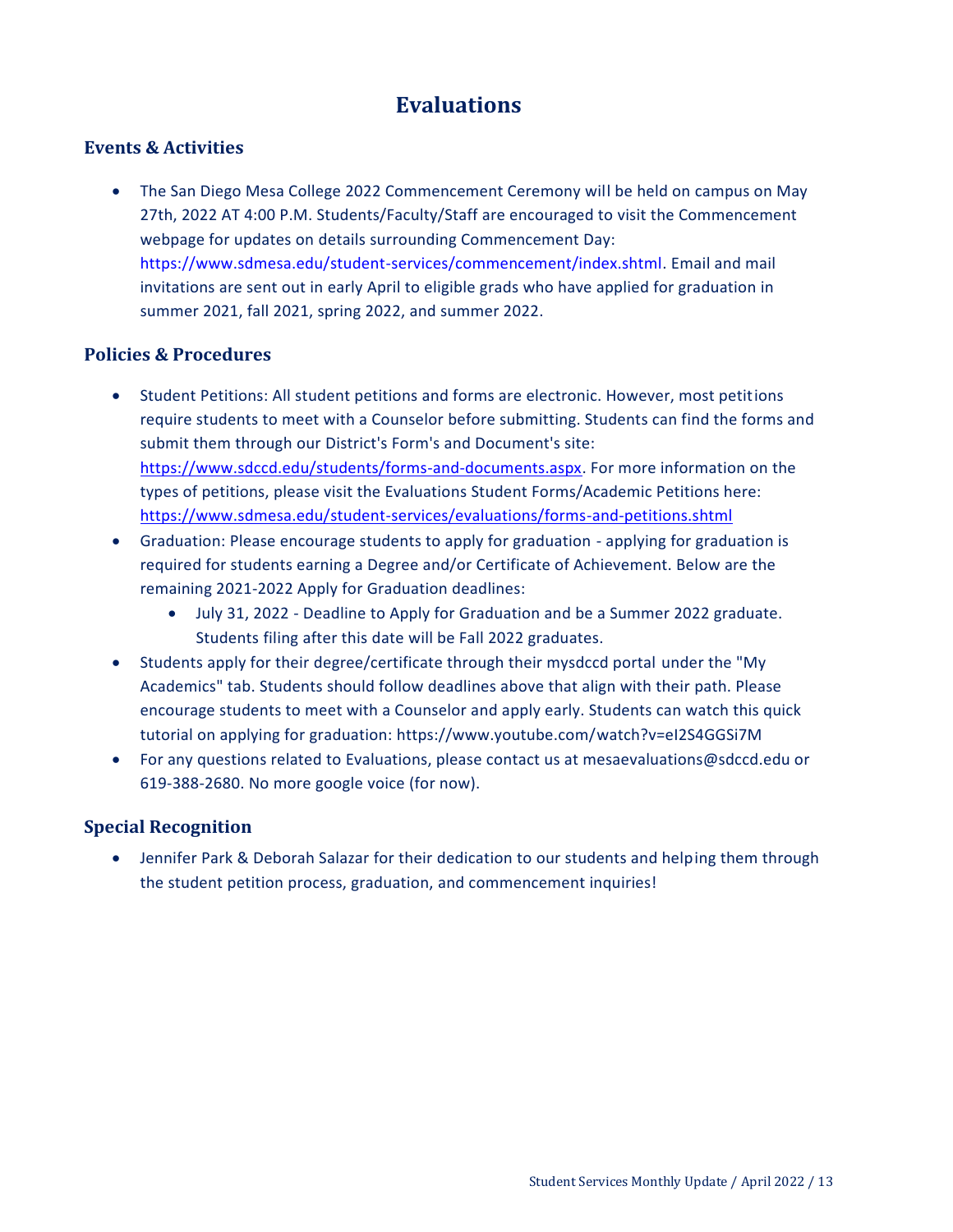# **Financial Aid**

### <span id="page-13-0"></span>**Employee Update**

 $\bullet$   $\_\_$ 

### **Events & Activities**

 $\bullet$ 

### **Innovations & Data**

 $\bullet$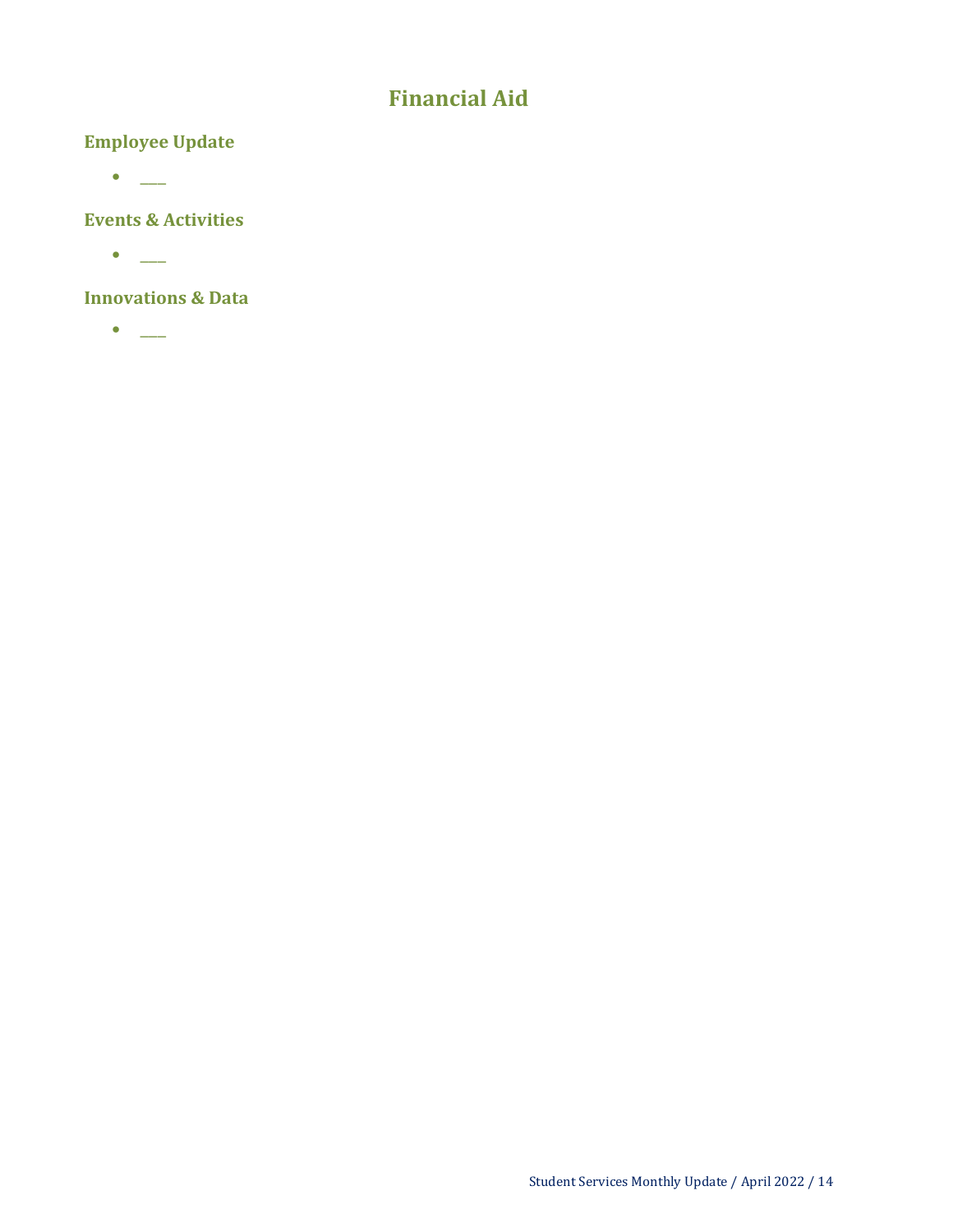# **Outreach & Community Relations**

### <span id="page-14-0"></span>**Events & Activities**

### **Outreach**

- April 6: Outreach hosted 9th, 10th and 11th graders from Madison High School to a Mesa college presentation followed by a campus tour. Students in attendance were interested in our Career Education programs. All 40 students were given a tour of our facilities and an introduction to our programs and campus.
- April 11: Outreach hosted a Pre-Enrollment workshop at Coronado High School. Outreach staff provided an overview of important programs and resources for incoming students followed by an application workshop. Over 30 students were provided assistance on completing the Admissions application. They all plan to attend Mesa in fall.
- April 12-21: Outreach in collaboration with Admissions has been hosting a series of CCAP workshops to assist students who will be dual-enrolling in Fall 2022. The schools that have been serviced and will continue to get serviced are Point Loma High School, Clairemont, Mission Bay, and Madison High School. The dynamic duo between Outreach and Admissions has serviced over 300 students and counting!!
- April 14: Outreach was invited to participate in the San Marcos High School College Fair. San Marcos specifically requested for our Career Education programs. Our student ambassadors took the lead on providing information regarding our programs to all students in attendance. Our student leaders shared this valuable information with over 1,000 students!!
- April 19: Outreach was given the opportunity to provide a Mesa overview to one of our community partners, ACCESS. Outreach staff provided information on why Mesa is the right fit for students to pursue their degree or gain skills and knowledge for a certain job skill or training.
- April 19: Outreach College hosted San Diego Center for Children. Outreach provided a Mesa college presentation followed by a campus tour. Students in attendance were interested in seeing what Mesa College has to offer. All 20 students were given a tour of our facilities and an introduction to our programs and newly renovated quad.
- April 20: Outreach hosted a Pre-Enrollment workshop at High Tech High Mesa. Outreach staff provided an overview of important programs and resources for incoming students followed by an application workshop. Over 20 Students were provided assistance and guidance on properly filling out the application to attend Mesa College in the fall.
- April 20: Outreach was invited to participate in the Coronado High School College Fair. Our student ambassadors took the lead on providing information regarding our programs to all students in attendance. Our student leaders shared this valuable information with over fifty students. Coronado High School has been very supportive for their students on their college options.
- April 21: Outreach was invited to participate in Pacific Coast Academy Virtual College Fair. Our student ambassadors took the lead on providing information regarding our programs to all students in attendance.
- April 22: Outreach was provided the opportunity to present and share some valuable information regarding our programs and services to Hoover High School in a fun and interactive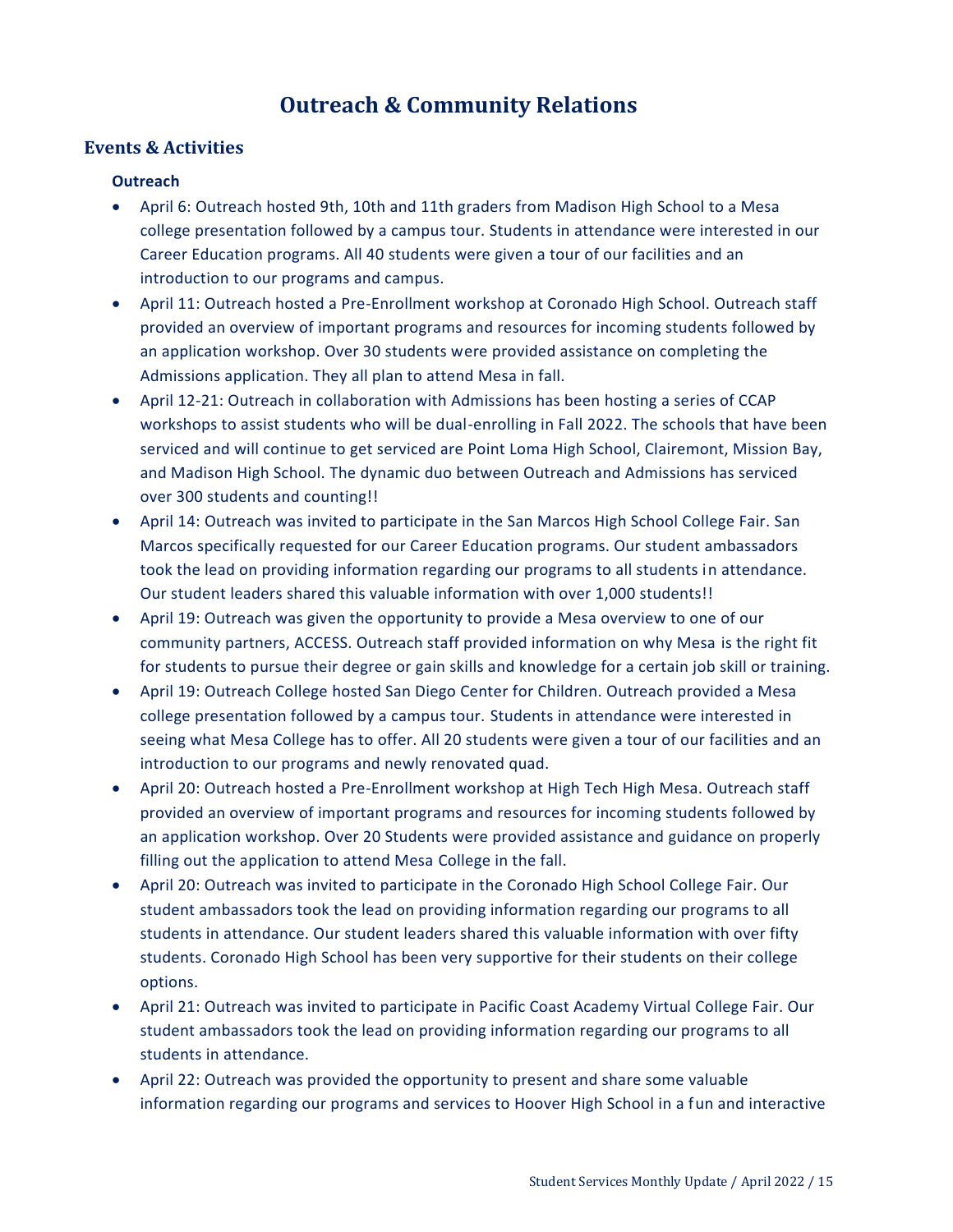Kahoot. This visit was coordinated by MT2C's Program Coordinator, Mark Manasse - Thank you for this opportunity!

- April 23: The Linda Vista Multicultural Festival was back and in-person. After the festival took a two-year hiatus due to COVID, the coordinators brought the festival back with a bang! Outreach staff spoke to the community about our wonderful support programs and services and how we are here to assist them in their academic and college career. We were able to speak with over 2,000 community members.
- April 26: Mesa hosted a Pre-Enrollment workshop at University High School. Outreach staff provided an overview of important programs and resources for incoming students followed by an application workshop.Over 80 Students were provided assistance and guidance on properly filling out the application to attend Mesa College in the fall.

### **Promise**

- We hosted 3 Promise information sessions during Jumpstart on April 9. The information sessions had a total of 80 participants and dozens of attendees visited our table during the Resource Fair.
- Promise students participated in a photo and video shoot on April 26. 50 total Promise students from Mesa, City, and Miramar attended to represent the program in new marketing materials.
- An additional 21 Promise students received a \$250 emergency grant and an additional student received a laptop courtesy of the Promise program.

### **Innovations & Data**

### **Promise**

- 106 students submitted DSPS Waivers or appeals for a reduced unit load to remain eligible for Spring 2022 of the Promise program while enrolled in less than 12 units.
- 416 Year 1 students submitted mid-semester progress reports online.

### **Policies & Procedure**

- 102 Year 1 students and 68 Year 2 students were dismissed from the Promise program for being enrolled in at least 12 units without an appeal or DSPS Waiver on file. Students who were dismissed may appeal for re-admission until the end of the Spring semester.
- There is a new webpage for Incoming Promise Students that contains helpful links, details, and FAQs: https://www.sdmesa.edu/student-services/promise/incoming-students.shtml
- The priority deadline for Class of 2022 high school graduates entering Mesa College in Fall 2022 to apply for the Promise program is June 17, 2022.

### **Student Success Story**

#### **Outreach**

 Outreach Ambassadors: Zain Almasarani and Phoebe Truong received a number of Scholarship awards this April. Amazing work Zain and Phoebe!

#### **Promise**

 Year 2 Promise student Jeson Cornu was named a 2022 Phi Theta Kappa (PTK) All-California Award Winner on the Second team.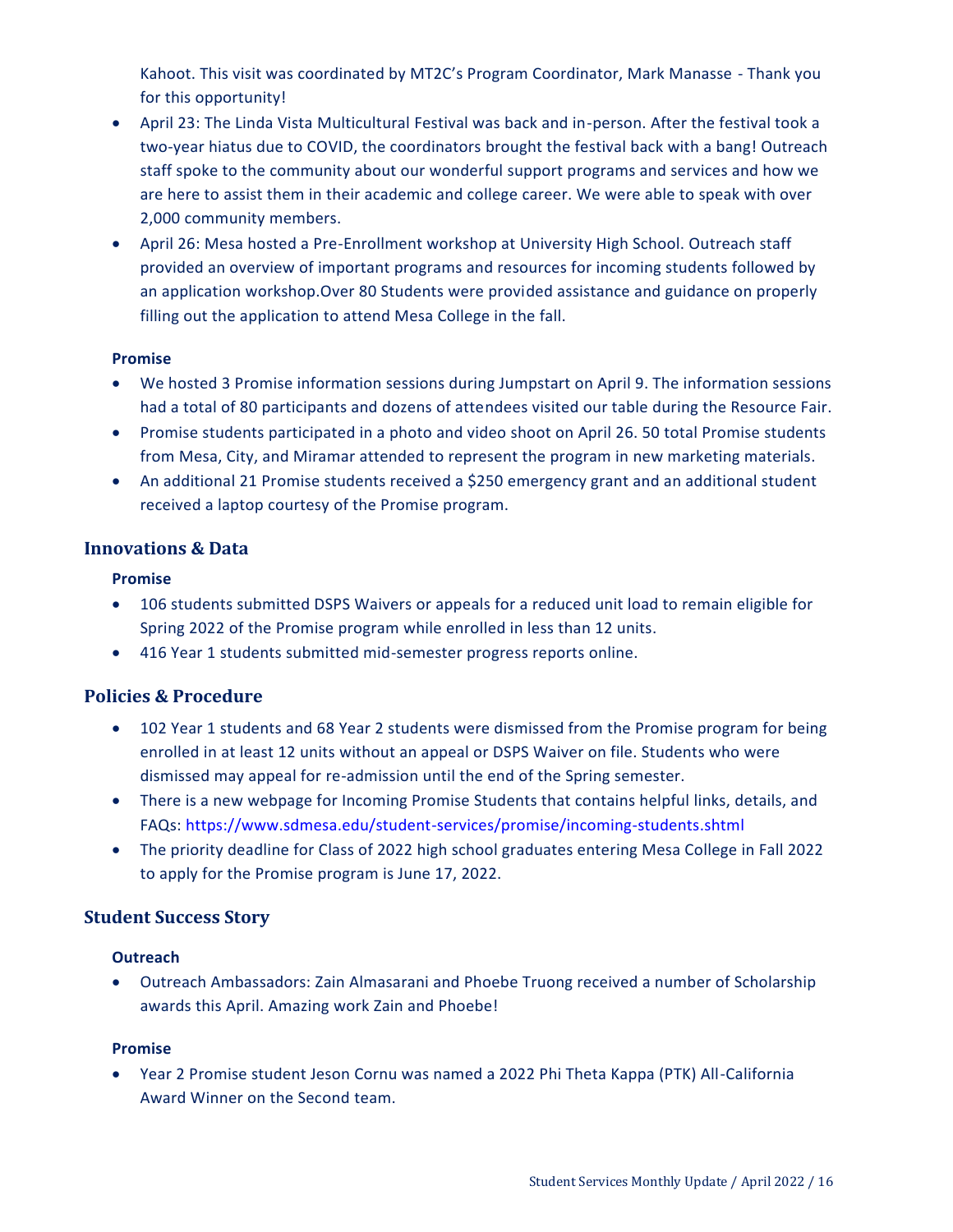### **Special Recognition**

 Our Outreach Team of Ambassadors has started to receive acceptance letters. We are proud to share the following: Zain Almansari was accepted to University of California, Berkeley, University of New Mexico, and Cal Poly for Architecture. Kaileykielle Hoga was accepted to University of California, Santa Cruz. Keysy Mendez Lopez was accepted to the Veterinary Technology program at Mesa College. The team of OAs continue to eagerly await other admissions decisions!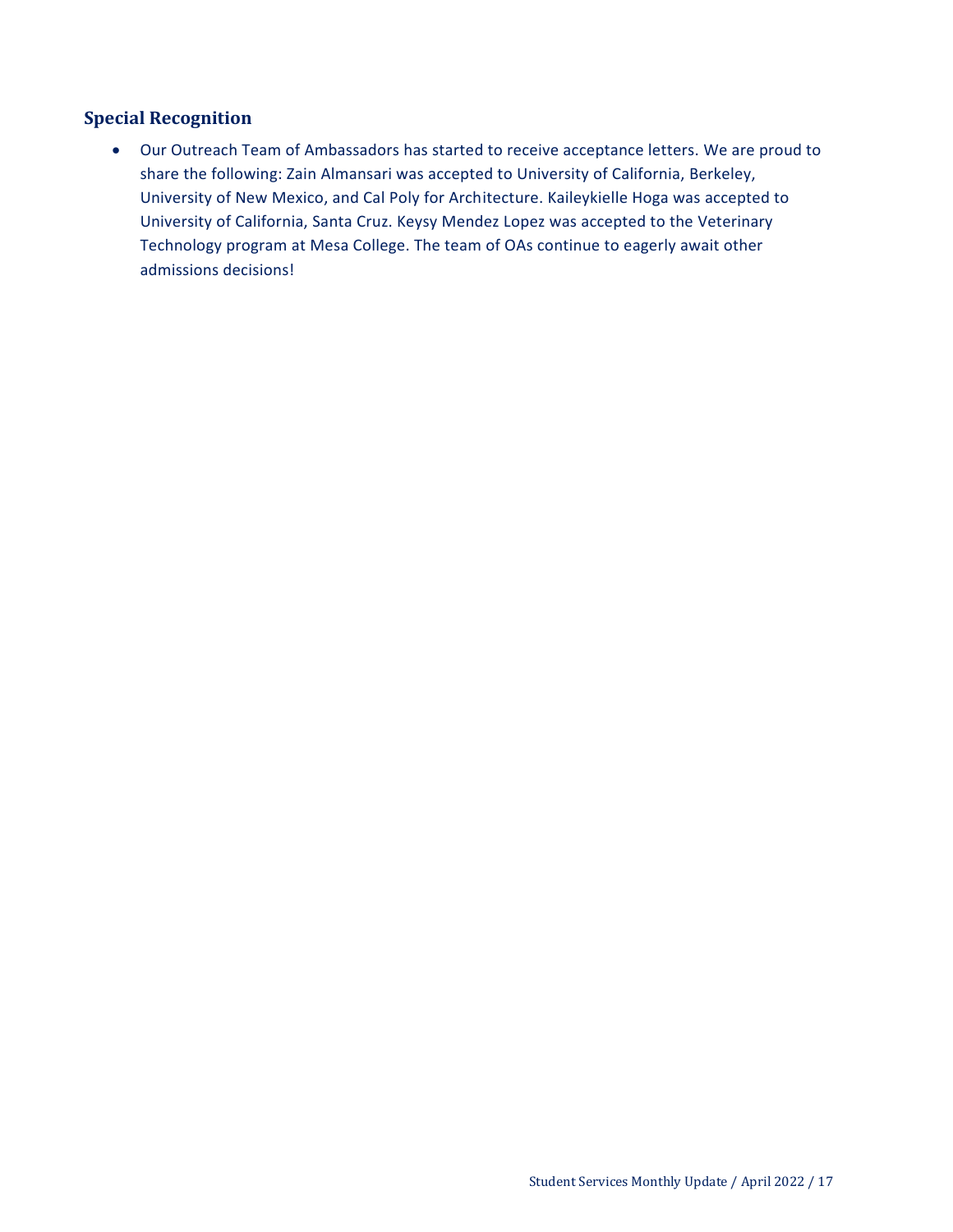## **Student Affairs**

### <span id="page-17-0"></span>**Events & Activities**

#### **Scholarship Results**

The results are in for the 2022 Scholarship cycle: Mesa College, through the Mesa Foundation, has awarded 168 student recipients with 231 individual awards from 105 distinct scholarship opportunities. Note that a single student may receive up to three individual awards. The achievements of these student recipients will be celebrated at the Scholarship Awards Ceremony hosted on April 28 at Mesa College campus.

#### **Scholarship Awards Ceremony**

The Scholarship Awards Ceremony was hosted on April 28 in the Gym at Mesa College campus, a big change from previous years where the event was held at a local venue, or presented online during the first few years of the pandemic. Scholarship donors as well as Mesa College faculty, staff, and administrators will be present to celebrate the achievements of this year's scholarship winners, with light refreshments provided by the Mesa Culinary department.

#### **Associated Students Elections**

The Associated Students has collected applications for new elected student officials and will be holding their annual general elections starting the first week of May. Eighteen students submitted applications, making it a more competitive election period than we typically see at Mesa. We look forward to working with this group of interested student leaders as we transition into the fall semester.

### **Jumpstart**

Mesa College returned to an on-campus event presentation for Jumpstart this year. As before, a variety of workshops were held after the introduction in the Gym, and these encountered somewhat mixed results; once again the Promise Program workshop was quite well-attended, with a total of about 70 students across all three sessions, while several workshops received no guests at all. Most workshops were somewhere in the middle, with the average total being 17.9 students per workshop. Overall, we estimate that 215 students attended the various workshops, with the Promise workshop accounting for the largest group. This year's Jumpstart also featured the return of the Departmental Info Fair, which included 30 separate departments and services areas from all corners of the campus. Our biggest takeaway from this year's Jumpstart from a planning perspective was to implement a better way for the guests to transition from the introduction in the Gym to the departmental info fair, campus tours, or workshops in other parts of Mesa College, which should improve general attendance at workshops while also streamlining our program of activities for the future.

### **Special Recognition**

 Thank you to the Outreach Team including Karla Trutna, Vann Chhum, Donnaly Atajar plus Jacqueline Collins from Admin Services for their excellence during our JumpStart Your Success Event! We had an exceptional turnout and the student feedback was so positive due to the team's energy, care and dedication to support students we had an outstanding program!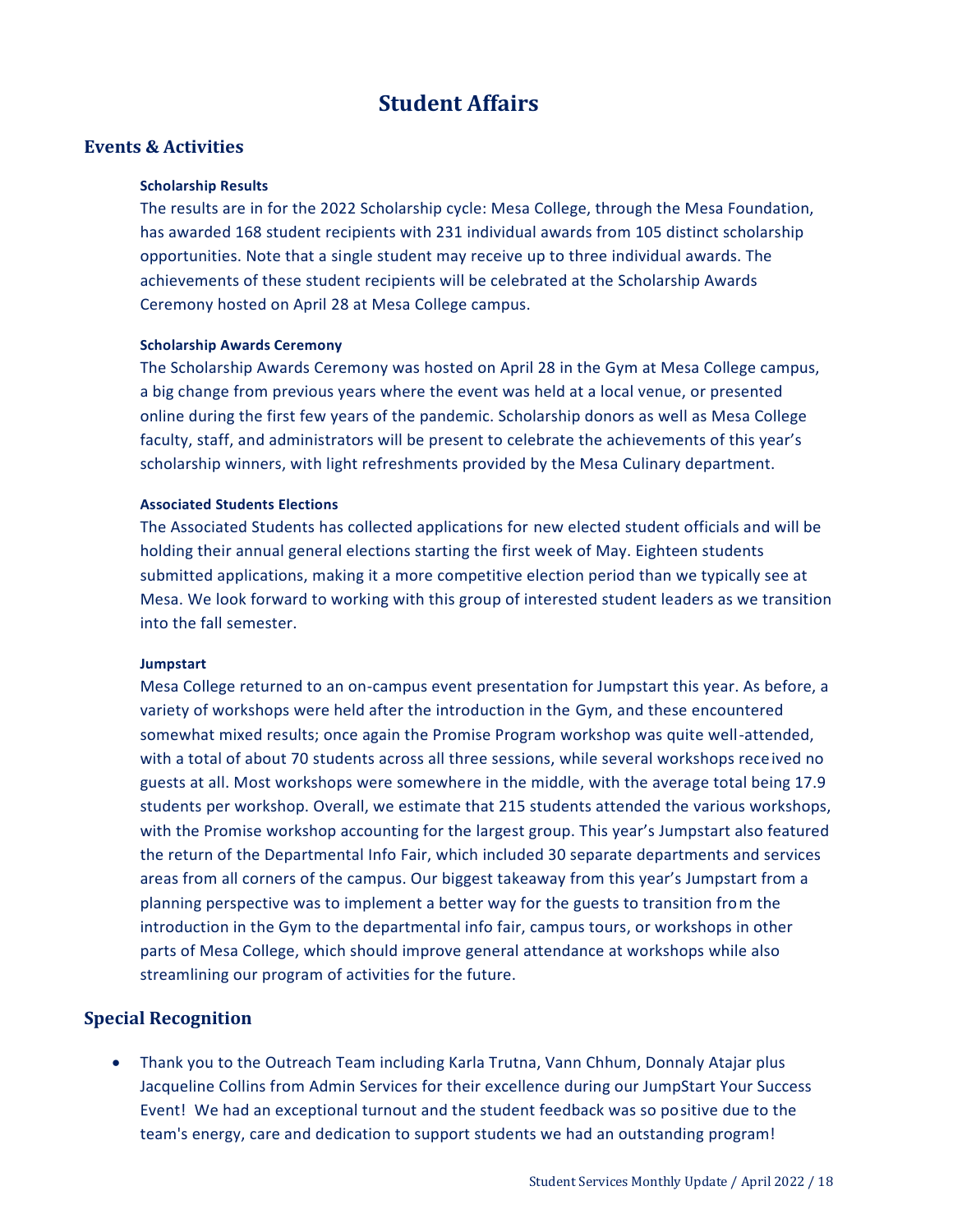# **Student Development**

### <span id="page-18-0"></span>**Employee Updates**

 The School of Student Development is in the process of filling an Acting Student Services Supervisor I for Veterans and Records, and Veterans Success Center. The deadline ito submit a letter of interest and resume is Friday, May 6th.

### **Special Recognition**

- Many thanks to the Veterans Services Team for working together to collaborate and take care of all the services, activities, and celebrations given the current vacancies. Kudos to Ivonne Alvarez, Jordan Agricula, Laura Arellano, Adrian Tanjuaquio, Ha Dinh, and Gail Fedalizo.
- Thanks to Jordan Agricula for coordinating the first two sessions on Chow in the VSC. The sessions were a success, and the team plans to continue implementing this in the fall.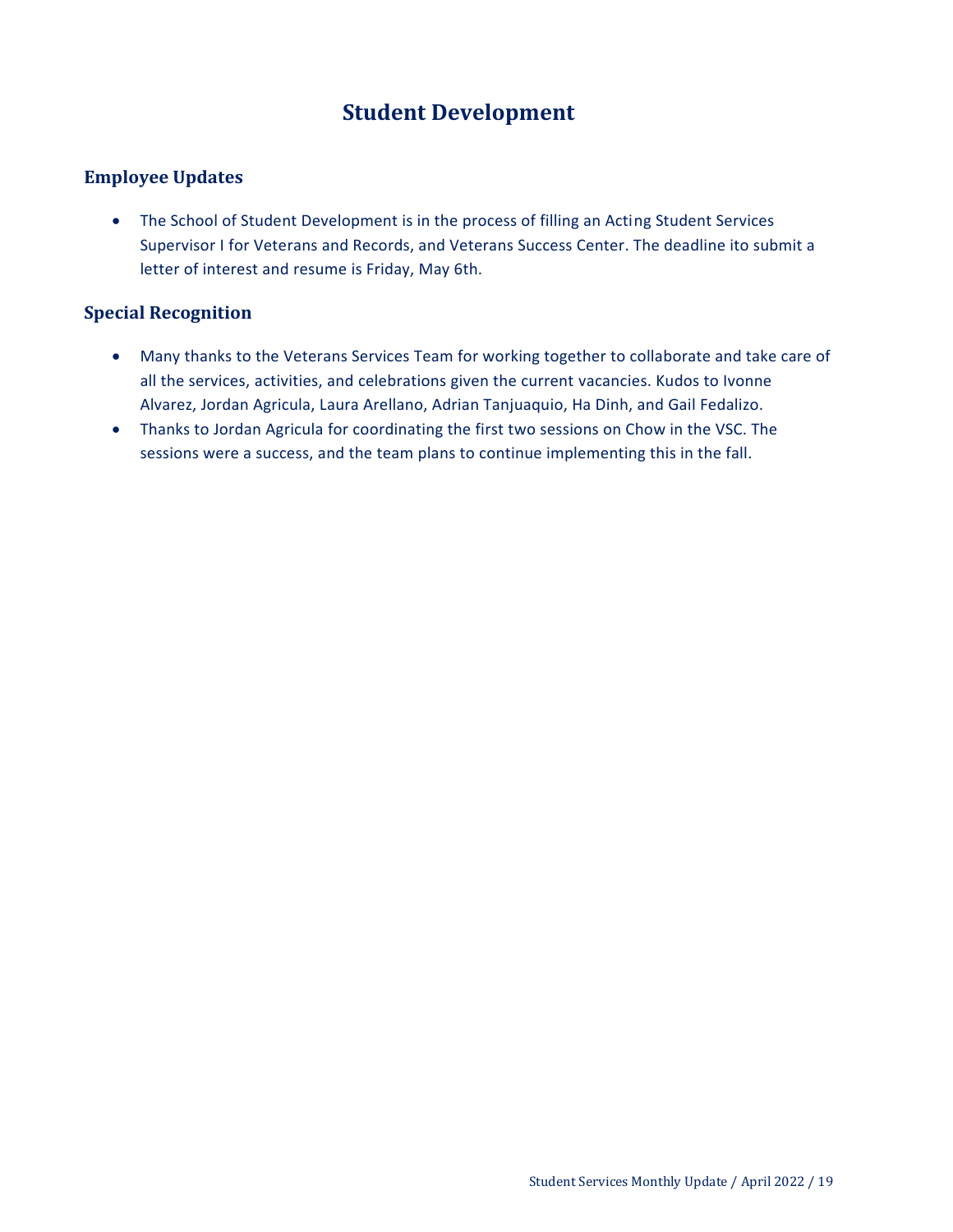# **Student Health Services**

### <span id="page-19-0"></span>**Events & Activities**

- Student Health Services Director Suzanne Khambata, FNP and her student Sara Cadorette, RN, CCRN, Doctor of Nurse Practitioner candidate at USD, facilitated a virtual COVID Education Seminar: Stories from the Frontline. Sarah bravely shared firsthand stories of her own experiences working in the Intensive Care Unit during the pandemic. Sarah's stories emphasized the tremendous impact that COVID has on patients, families, Nurses and our community. Suzanne provided COVID updates for San Diego county and California about the new COVID variants, data on unvaccinated vs. vaccinated deaths, and trusted websites to view current information about COVID-19.
- Aurora San Pedro continues to support the AVANZA Center Peer Navigator team by providing Mental Health support. This month's discussion focused on coping with change of taking classes and working in person, reflection on growth, and time management for preparedness during finals week. Creative connections and team building are additional goals of these virtual discussions with Peer Navigators.
- Laura Milligan, FNP presented at professor Kelsey Graham's health and exercise science class on avoiding pregnancy using abstinence; birth control options by using condoms, the Pill, NuvaRing/Annovera, Nexplanon/Implanon, Hormonal IUD (Mirena, Skyla, Kyleena, Lilette, Paraguard), Dpo-provera "the Shot"; and the less commonly used birth control method of sterilization/vasectomy, as well as Plan B and Emergency contraception. Laura also provided information on how to do a self-breast exam and breast cancer screenings. She also provided information about alternative sexual practices to the students.
- A collaboration between Student Health Services and Professor Veronica Gerace with her Health Communication Studies 135 class on a Mental Health stigma reduction event, called "Getting Real Inside and Out". Class 135 provided over a dozen poster art presentations on how the pandemic is affecting students physically and mentally. This is event is sponsored by the Mental Health Support Fund.
- Suzanne Khambata FNP attended the County of San Diego Tuberculosis Elimination Initiative School/Colleges/University meeting. Suzanne is the Co-Chair of this committee that aims at Zero TB cases on campus. Highlights included a report by Suzanne on a Peer Educator position to assist in Tuberculosis Education at Mesa. Sarah Cadorette RN, Doctoral FNP Student at the University of San Diego is creating a Peer Education program for TB Elimination in conjunction with the County of San Diego Health and Human Services.

### **Innovations & Data**

 Student Health is continuing to learn and update the electronic health records. With data collected through Medicat, Student Health served 122 students through telehealth mental health services. Medical services were available to all students for in-person and tele health appointments. With total 341 services to students, including in-person appointments, tele health appointments and front office services.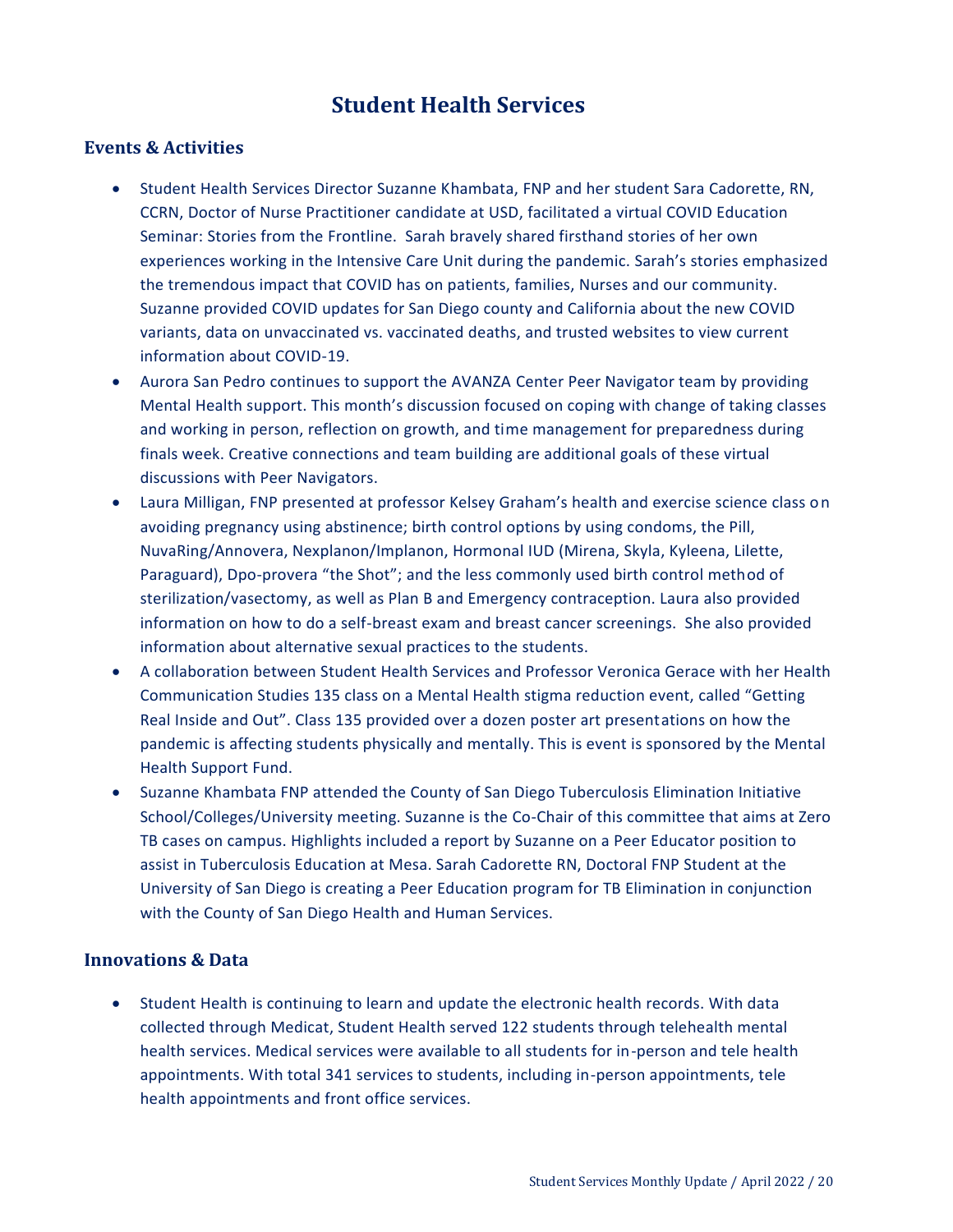### **Policies & Procedures**

 Linda Gibbins-Croft, LCSW attended Transition Age Youth (TAY) Behavioral Health Services Council meeting provided by the County of San Diego, Health and Human Services Agency about Adult Mental Health.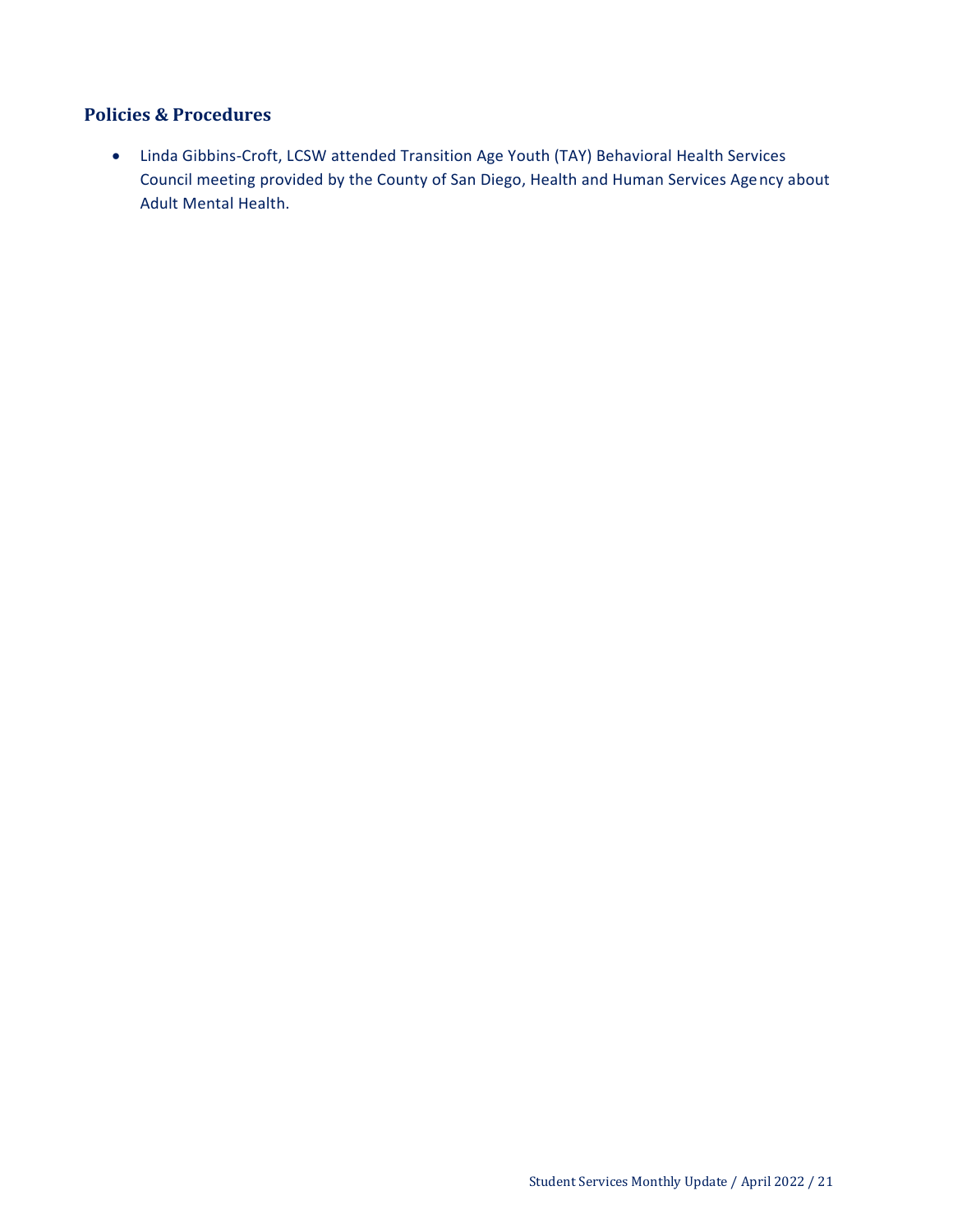# **Student Success & Equity**

### <span id="page-21-0"></span>**Events & Activities**

#### **Mesa Transformation Team**

 Facilitators Ricardo Vidal, Deanna Cherry, and San Diego State University graduate student and Mesa alum Jordan Nash, have begun a process to reengage Black students by creating spaces designed to center their voices. In late April, forty-two Black students met on Zoom to share their experiences with anti-Blackness at Mesa, and explore recommendations for how the college can create greater connection and accountability for growth. The students' feedback will guide the work of a 30 member Mesa Transformation Team, whose mission will be to go deep and learn how to facilitate the difficult dialogues that have been delayed too long. We see in this new opportunities for all of us to grow, in spaces where we can practice with each other and not be afraid to speak our truth. The campus community is invited to embark on this journey with us, to display the humility and passion we all need to do the important work of ending anti-blackness at Mesa.

### **Innovations & Data**

 More than 60 plus students were identified to participate in a series of Black Student Focus Groups, these students were reached through direct email outreach. This is promising outreach and demonstrates that when messages are clearly stated and intentional, students can and will respond.

### **Special Recognition**

 Congratulations to Jordan Nash for excellent work in the development and implementation of the Black Students focus groups. Great job, Jordan!!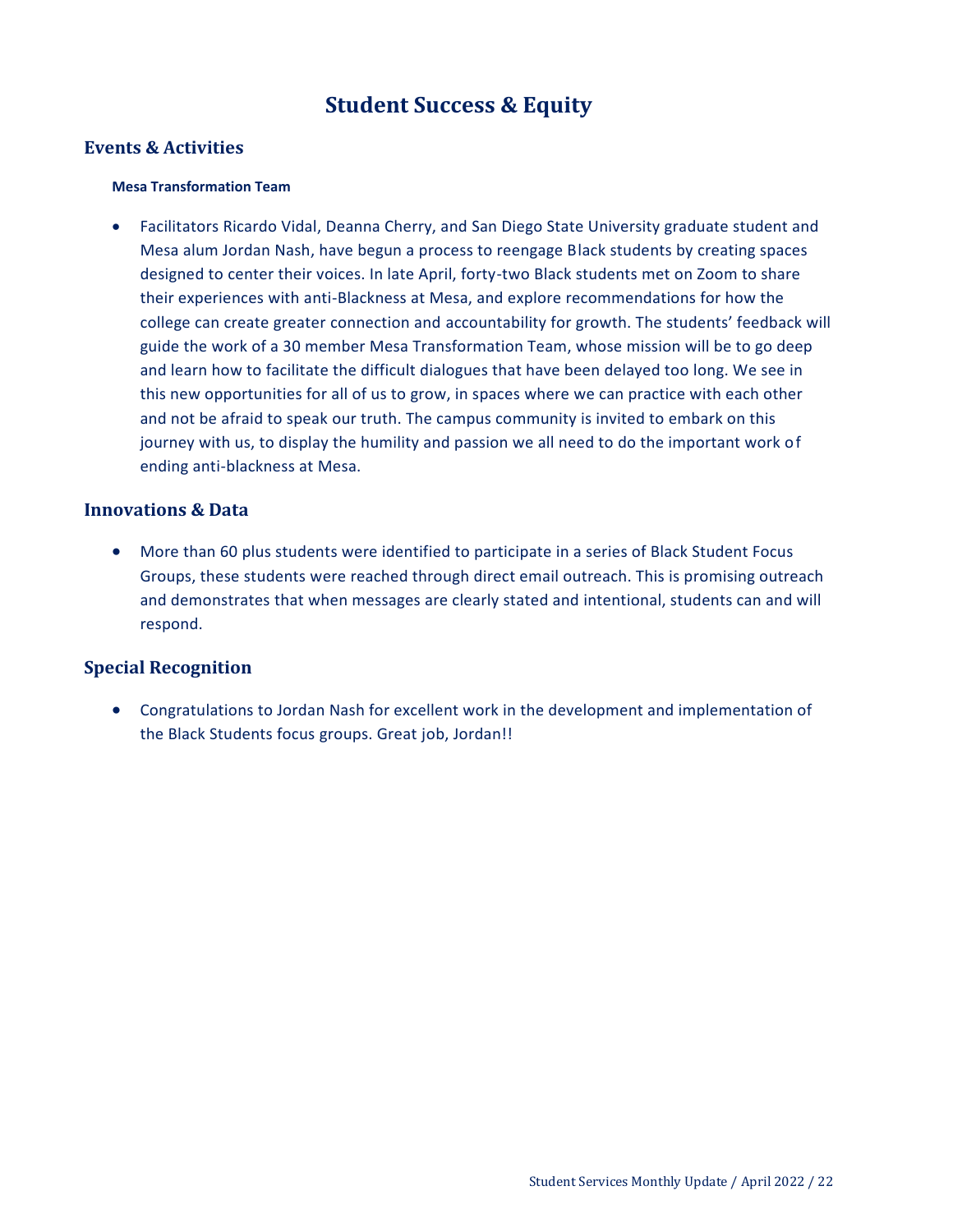# **Transfer**

### <span id="page-22-0"></span>**Events & Activities**

- The Transfer Center continues to offer daily Transfer Talks and University Rep appointments. UCLA STOMP was hosted on April 8th.
- Appeals workshop with EOPS
- Getting ready for the Transfer Recognition Spotlight Video

### **Innovations & Data**

| <b>Transfer Center Data</b>               |                                              |  |  |  |
|-------------------------------------------|----------------------------------------------|--|--|--|
| <b>Counselor Drop-In Appointments: 86</b> | Transfer Talks: 16                           |  |  |  |
| <b>Counselor Additional Contact: 455</b>  | • Transfer Talks Participants: 40            |  |  |  |
| <b>Transfer Center Drop-ins: 92</b>       | <b>EOPS Appeal Workshop Participants: 12</b> |  |  |  |
| <b>Chat Bot Conversations: 22</b>         |                                              |  |  |  |

### **Policies & Procedures**

 We encourage students to log into the Transfer Talks for quick questions. We are here to answer all things transfer and can schedule appointments if needed. Appointments and drop in are still conducted on Zoom.

### **Student Success Stories**

 We found out 981 students were accepted to SDSU for the Fall of 2022! Congratulations Mesa students!!!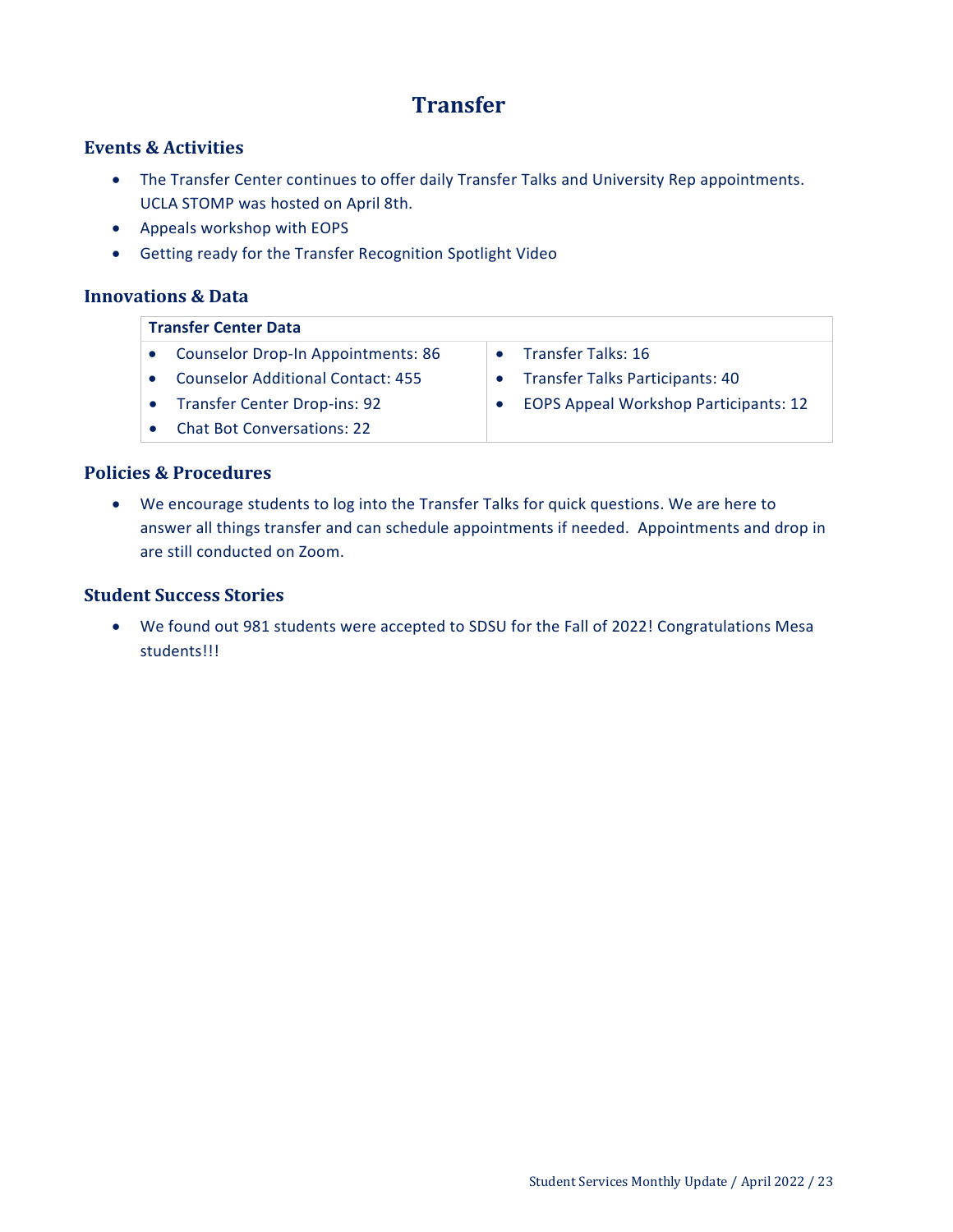# **Veterans**

### <span id="page-23-0"></span>**Employee Updates**

 We said goodbye to Vicki Hernandez this month and wish her the best in her new position. An acting opportunity has opened for her position.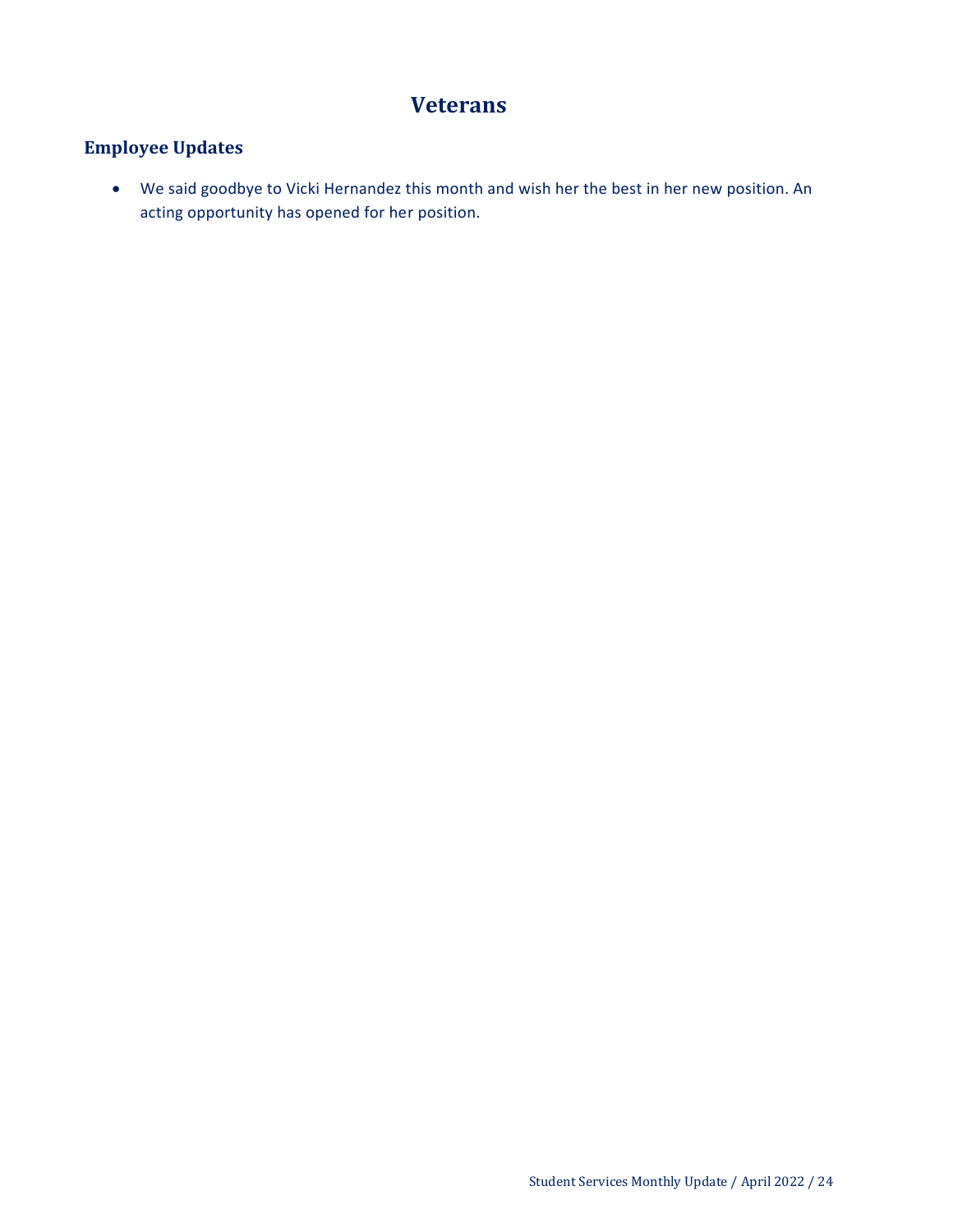# **Vice President Student Services**

### <span id="page-24-0"></span>**Employee Updates**

 The M&M Committee and Student Services Leadership Team are so excited to announce our New M&M Team Leads, Zulma Heraldez and Pahua Vang!

### **Events & Activities**

- Our April 2022 Mesa Student Services Council Meeting focused on our Remote Work Policy and Pride Center and Student Outreach presentations.
- M&M recognizes the importance of students having access to basic needs, and the role our community plays in supporting our students' success and wellbeing. During the week of April 25th-29th, M&M hosted an event, "It's Spring Cleaning Time!" to support The Stand Basic Needs Resource Center. All Student Services employees were encouraged to donate at least one item to The Stand. The Stand is accepting ongoing contributions of clean professional clothing items, gently used shoes, shelf-stable food within best by date, and unopened toiletries/personal hygiene products.
- VP Hands presented at the following events
	- California Higher Education Basic Needs Alliance:
	- New Faculty Institute: All About Student Services and Equity
	- Cultural Unity Week: The Parker Edison Project Podcast
	- Campus Community Forum
	- President's Breakfast
	- Black Student Success Week: No Leaks: Securing the Pipeline for Black Student Success
	- Raza Grad: Welcome
- VP Hands attended/participated in the following activities/events
	- **•** President's Cabinet Retreat
	- 2022 Jumpstart
	- **•** Cultural Unity Week
	- **•** Entrepreneurship Speaker Series
	- Black Student Success Week
	- Scholarship Awards Recognition Ceremony
	- Getting Real Inside and Out: Mental Health Stigma Reduction Poster Presentation
- VP Hands attended the following webinars/professional learning opportunities
	- 2<sup>nd</sup> Annual Black Research Symposium
	- 2022 System Webinars: Chancellor's Office

### **Innovations & Data**

- In collaboration with the District, Student Services launched a \$200,000 Transportation Grant Campaign for students. 1,000 Mesa College students will receive \$200 grants.
- The Mesa Pride Center, CARE Program, Veterans department personnel received training on our Constant Contact Emailing platform which includes tools to track emails, resend those that haven't been opened, and design templates. If your department is interested in learning this free tool, contact Charlie Lieu @ [clieu@sdccd.edu](mailto:clieu@sdccd.edu)